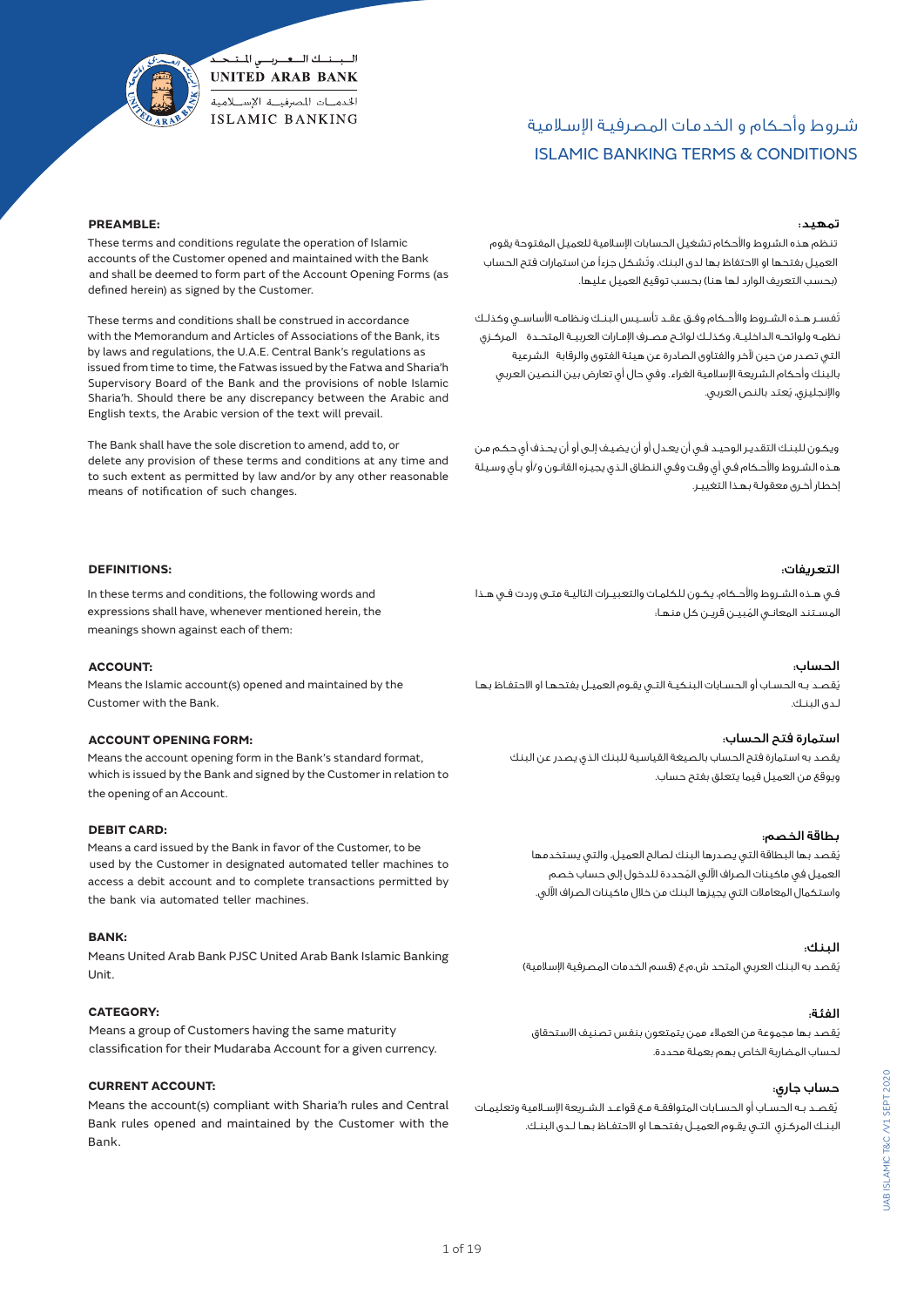

## **CUSTOMER:**

 Means the Account holder or any person who requests the banking and financing services from the Bank or its successors and assignees as named in the relevant Account Opening Form.

## **MUDARABA ACCOUNT:**

 Means the Sharia'h compliant savings and Investment Deposit Account(s) opened and maintained by the Customer with the Bank under which the monies placed by the Customer therein shall be invested by the Bank and which, where the context requires, includes the Mudaraba Term Account.

## **MUDARABA TERM ACCOUNT:**

 Means the Mudaraba Account which is opened by the Customer solely for the Mudaraba Term Period as shall be selected by the Customer in the Account Opening Form.

# **TERMS AND CONDITIONS:**

 Means these terms and conditions herein contained, as varied, amended, supplemented or modified from time to time.

#### **UAE DIRHAM:**

Means the lawful currency of the UAE.

 **UAE:** 

Means the United Arab Emirates.

#### **INTERPRETATION:**

 Unless the context requires otherwise, the following rules shall apply: a) Reference to any person including the Customer, the Bank and/or any other persons and/or legal entities shall include the personal

b) Reference to any person shall include any corporation, firm, partnership, society, association, statutory body and agency, whether local or foreign.

representatives, successors and/or assignees of the person.

- c) The clauses and other headings herein are for ease of reference only and shall not affect the interpretation of any provision hereof.
- d) Reference to a statutory provision includes reference to any modification, consolidation or re-enactment of it for the time being in force, and all statutory instruments or orders made pursuant to it.
- e) Words importing the singular meaning shall where the context admits include the plural and vice-versa.
- f) Words for a gender include all genders.
- g) Where a word or phrase is defined, its other grammatical forms have a corresponding meaning.
- h) Where two or more persons constitute the expression the "Customer", all covenants, agreements, undertakings, stipulations, obligations, conditions and other provisions hereof and their liability herein shall be deemed to be made by and be binding and applicable respectively on them jointly and each of them severally and shall also be binding on and applicable to his/its personal representatives, successors and/or assignees jointly and severally.

#### العميل:

ُ يقصـد بـه حامـل الحسـاب أو أي شـخص يطلـب خدمـات مصرفيـة وتمويليـة مـن البنـك أو ُ خلفـه العـام والخـاص كمـا هـو مسـمى فـي اسـتمارة فتـح الحسـاب ذي الصلـة.

#### حساب مضاربة:

ُ يقصـد بـه حسـاب أو حسـابات التوفيـر وودائـع االسـتثمار المتوافقـة مـع أحـكام الشـريعة اإلســامية وتعليمــات البنــك المركــزي التــي يفتحهــا ويحتفــظ بهــا العميــل مــع البنــك وبموجبهـا يقـوم البنـك باسـتثمار المبالـغ الماليـة التـي يودعهـا العميـل فيهـا، وتشـمل متـى اقتضـى السـياق ذلـك حسـاب المضاربـة ألجـل.

# حساب المضاربة لأجل:

ُ يقصد به حساب المضاربة الذي يفتحه العميل فقط ألجل مدة المضاربة حسبما يختار العميل ذلك في استمارة فتح الحساب.

## الشروط واألحكام:

ُ يقصــد بهــا هــذه الشــروط واألحــكام الــواردة فــي هــذا المســتند بحســب تغييرهــا أو تعديلهــا أو اإللحــاق عليهــا أو إجــراء تبديــل عليهــا مــن حيــن آلخــر.

الدرهم اإلماراتي:

ُ يقصد به العملة الرسمية لدولة اإلمارات العربية المتحدة.

الدولة / دولة اإلمارات العربية المتحدة:

ُ يقصد بها دولة اإلمارات العربية المتحدة.

#### التفسير:

ما لم يقتض السياق خلاف ذلك، يُعمل بالقواعد التالية؛

- أ) تشـمل الإشـارة إلـى أي شخص بمـا فـى ذلـك العميـل و/أو البنـك و/أو أي أشـخاص آخريـن و/أو كيانـات اعتباريـة أخـرى الممثليـن الشـخصيين و/أو الخلـف العـام و/أو الخـاص لذلـك الشـخص.
	- ب) تشمل الإشارة إلى أي شخص أي مؤسسة وشركة وجمعية ورابطة وكيان اعتباري وجهة سواء كانت محلية أو أجنبية.
- ج) البنـود والعناويـن الأخـرى الـواردة فـي هـذه الشـروط والأحـكام أُدرجـت لسـهولة المرجـع ُ فقـط وال يعتـد بهـا فـي تفسـير أي مـن األحـكام الـواردة هنـا.
- د( تشـمل اإلشـارة إلـى حكـم تشـريعي اإلشـارة إلـى أي تعديـل أو دمـج أو إعـادة سـن لـه يكـون نافـذًا فـي حينـه، وجميـع الصكـوك أو األوامـر التشـريعية التـي تصـدر وفقـً له.
- ه) تشمل الكلمات التـى تحمـل معنـى المفـرد إذا مـا سـمح السـياق بذلـك الجمـع والعكـس صحيـح.
	- و( تشكل الكلمات الخاصة بنوع معين جميع األنواع.
	- ز( في حالة تعريف كلمة أو عبارة، يكون ألشكالها النحوية األخرى معنى مطابق.
- ح) عندمـا يُـكـوْن شـخصان أو أكثــر تعبيــر «عميــل»، فـإن جميــع المواثيــق والاتفاقيــات والتعهــدات والنصــوص وااللتزامــات والشــروط واألحــكام األخــرى بهــذه االتفاقيــة ُ والتزامهــم الــوارد فيهــا يعــد قــد تــم ويكــون ملزمــً ونافــذًا عليهمــا متضامنيــن وكل منهمــا منفــردًا، ويكــون كذلــك ملزمــً ويســري بشــأن ممثليهمــا الشــخصيين و/أو خلفهمــا العــام و/أو الخــاص متكافليــن ومتضامنيــن.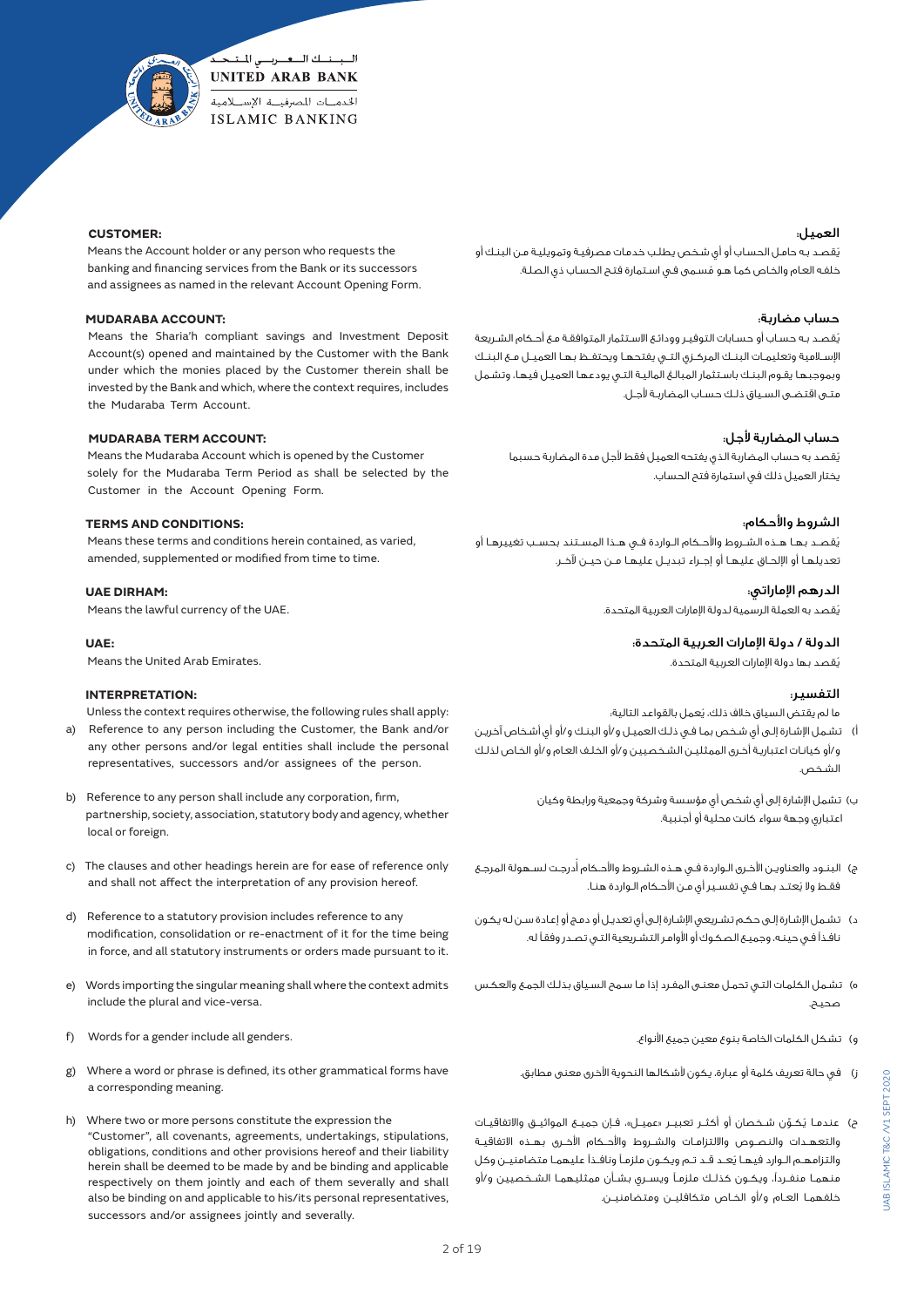

# **(A) GENERAL TERMS AND CONDITIONS**

#### **1. Terms and conditions governing Banking relationship:**

- a) I/We hereby agree to provide up-to-date copies of my/our visa.
- b) I/We hereby agree to provide details of transactions carried through my/our account as and when required by the Bank.
- c) The Bank shall at all times have the right to verify the Customer's bank account information and any other information or otherwise at Customer's office/residence.
- d) The Bank has the absolute right at any time at its sole discretion and determination without assigning any notice to the account holder or reason, to close the above account(s).
- e) The Bank and the financial institution have the right to block the funds transferred to the Customer's account in the case of any suspicion of any money laundering of financing terrorism or terrorist organizations.

## **2. Shari`ah Compliance:**

 The Customer undertakes and confirms to the Bank that he/she is not involved in any Shari'ah repugnant activities such as:

- a) Gambling/Casino
- b) Alcohol
- c) Pork
- d) Pornographic Material

 In case of any doubt, the Customer is required to seek clarification from the relevant account opening officer.

#### **3. Account opening:**

- a) An Account can be opened in the name of one person or jointly in the name of two or more natural persons.
- b) Accounts can be opened with the Bank upon submission of documents to the satisfaction and acceptance of the Bank.

#### **4. Account Number:**

 The Bank shall assign a base account number for each Customer to proceed with all transactions with the Bank. Under the base number allocated, each type of Account opened by the Customer will be allotted as a separate account number. The Customer may carry out all transactions permitted under the Accounts with any branch of the Bank within the UAE.

#### **5. Specimen Signature:**

 The Customer's specimen signature registered with Bank shall be considered to be the basis of carrying out transactions on the Customer's Accounts and shall remain valid unless changed or cancelled. Any change or cancellation shall only become valid on the next working day following the day of receipt of such instructions by the branch at which the Account is maintained.

# )أ( الشروط واألحكام العامة

## .1 الشروط واألحكام التي تنظم العالقة البنكية:

أ) أنا / نحن أوافق / نوافق على تقديم صور محدثة من التأشيرة الخاصة بي / بنا.

- ب) أنـا / نحـن أوافـق / نوافـق علـى تقديـم تفاصيـل المعامـلات التـى تمـت مـن خـلال حسـابي / حسـابنا كيفمـا ومتـى طلـب البنـك ذلـك.
- ج) يكـون للبنـك الحـق فـي جميـع الأوقـات التحقـق مـن معلومـات الحسـاب البنكـي للعميـل وأي معلومـات أخـرى أو خـاف ذلـك بمكتـب / سـكن العميـل.
- د( يكـون للبنـك الحـق المطلـق فـي أي وقتوفـق تقديـره وقـراره وحـده دون توجيـه أي إخطـار أو سـبب فـي غلـق الحسـاب أو الحسـابات أعـاه.
- ُ ه( يكـون للبنـك والمؤسسـة الماليـة الحـق فـي تجميـد األمـوال المحولـة إلـى حسـاب العميـل فـي حالـة أي اشـتباه فـي أي غسـل أمـوال أو تمويـل اإلرهـاب أو منظمـات إرهابيـة.

# .2 االمتثال الشرعي:

- ُ يتعهـد ويقـر العميـل للبنـك بأنـه غيـر متـورط فـي أي أنشـطة تتعـارض مـع أحـكام الشـريعة مثـل:
	- أ) المقامرة / نوادى ترفيه
		- ب( مشروبات كحولية
			- ج) لحم خنزير د) أي مواد إباحية،
- وفــي حالــة أي شــك يجــب علــى العميــل الحصــول علــى إيضــاح مــن موظــف فتــح .<br>الحســابات المعنــي.

#### .٣ فتح الحسابات:

- أ) يمكــن فتــح حســاب باســم شـخص واحــد أو بـشـكل مشــترك باســم شـخصين طبيعييــن أو أكثــر.
- ب) يمكـن فتــح الحســابات لــدى البنــك عنــد تقديــم مســتندات علــى النحــو المُرضــى والمقبــول لــدى البنــك.

# .٤ رقم الحساب:

 يلتـزم البنـك بتخصيـص رقـم حسـاب أساسـي عـن كل عميـل للمضـي فـي تنفيـذ ُ جميـع المعامـات مـع البنـك. ويتـم تحـت الرقـم األساسـي المخصـص تخصيـص كل نــوع مــن أنــواع الحســابات التــي يفتحهــا العميــل كرقــم حســاب منفصــل. ويجــوز للعميــل تنفيــذ جميــع المعامــات المســموح بهــا بموجــب الحســابات لــدى أي فــرع مـن فـروع البنـك داخـل دولـة اإلمـارات العربيـة المتحـدة.

# .٥ نموذج التوقيع:

يُعـد نمـوذج توقيـع العميـل المُسـجل لـدى البنـك أسـاس تنفيـذ المعامـاات علـى حسـابات العميـل، ويظـل سـاريًا مـا لـم يجـر تغييرهـا أو إلغاؤهـا. وأي تغييـر أو إلغـاء ال يســري إال فــي يــوم العمــل التالــي الــذي يتبــع يــوم تلقــي التعليمــات مــن جانــب ُ الفـرع الـذي يحتفـظ فيـه بالحسـاب.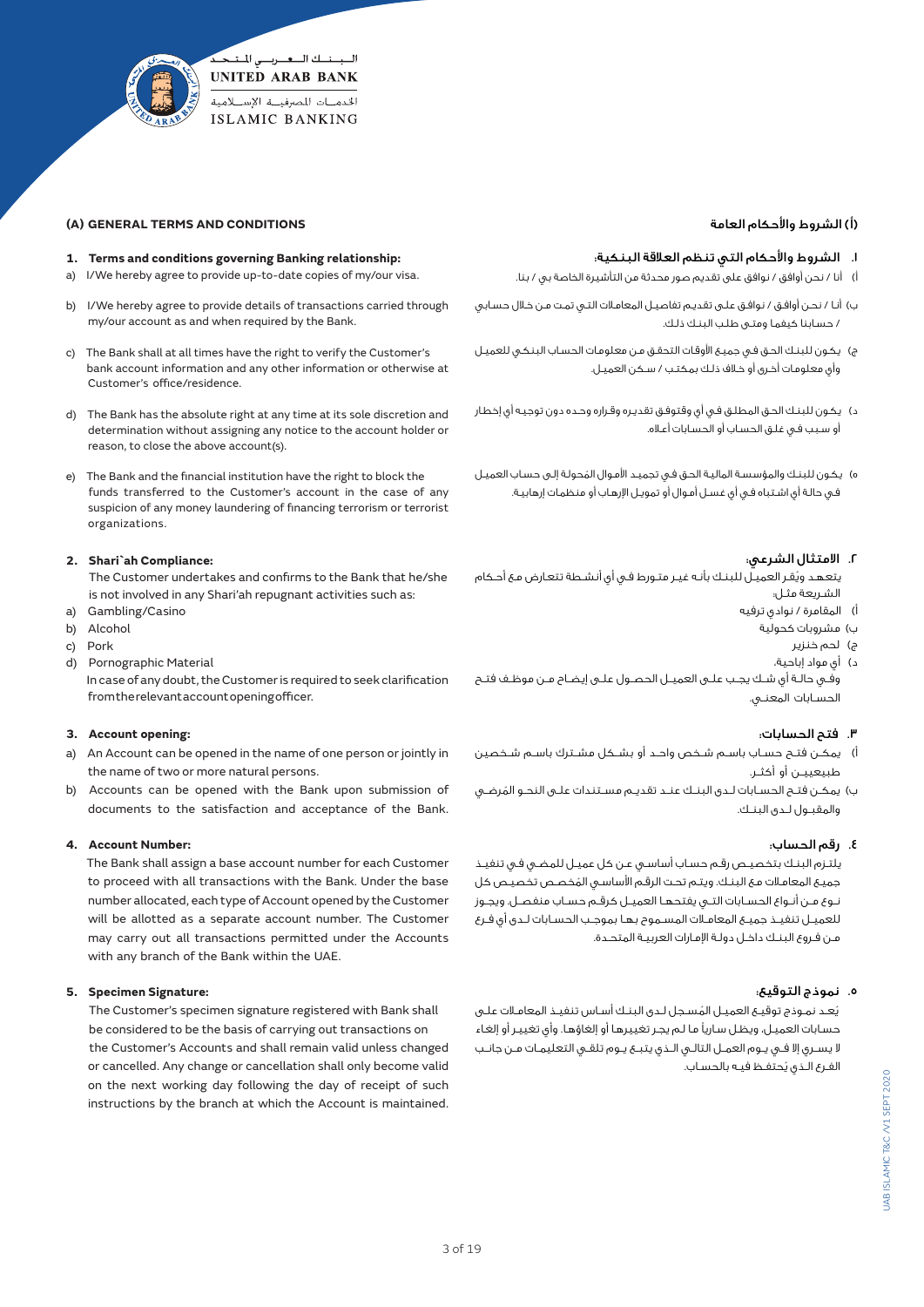

#### **6. Deposits and Withdrawals:**

- a) The Bank may accept deposits from Customers in cash or by any of the customary banking and/or financing practices. The Bank shall be entitled, in its sole discretion, to refuse any instrument or deposit and/ or limit the amount permitted to be deposited and/or return any deposit or any part thereof at any time and from time to time. Deposits by third parties into the Account may be accepted without any responsibility to the Bank. The Bank may, without prior notice to and/or consent of the Customer, reverse any entries in the Account where transfers, remittances, cheques or other instruments previously credited to the Account are recalled or returned unpaid for any reason. The Bank shall be entitled to retain unpaid cheques or instruments and to exercise all rights in relation thereto. The Bank may, without prior notice to the Customer, reverse any entry made in error and accepts no responsibility for, or liability in respect of, any loss or damage arising out of or relating to such operating errors. In the event the Customer discovers any such error, the Customer shall immediately notify the Bank in writing of such error.
- b) Withdrawals by the Customer shall be subject to such notice or restrictions as may be applicable from time to time. Cash withdrawals from a Deposit Account shall be done by using such forms as prescribed from time to time by the Bank. Cash withdrawals from a Current Account shall be done by using the cheques issued by the Bank or in the case of individual Customers, the Debit Card or cash withdrawal receipt. The Bank may, in its sole discretion, accept instructions allowing a third party to withdraw funds from the Account, but only if such instructions are in a form acceptable to the Bank and on the condition that the Customer shall indemnify the Bank as herein provided or otherwise as required by the Bank.

#### **7. Collections and Remittances:**

- a) Cheques and drafts drawn to the order of the depositor or the Customer, deposited in the Account shall be accepted as collection items, unless agreed otherwise by the Bank in accordance with standard banking and financing practices prevailing from time to time. The Bank has the right to reject cheques, drafts or any other securities drawn to the order of a third party. The Bank maintains the right to debit any account with any unpaid and non-collected items in addition to the Bank's charges, without assuming any responsibility in case of non-collection of such items.
- b) Drawings against cheques under collection shall only be allowed after their actual realization.
- c) The Bank shall pay the actual amount of telex/SWIFT transfers or company drafts/cheques received in favor of the Customer after deducting banking fees/charges and commissions applicable from time to time. The applicable fee/charges for the Bank's services are set out and continuously displayed in the Bank's head office and branches.
- d) The Customer, agrees that the purchase by the Bank of a draft (in foreign currency) previously issued by the Bank at the instruction of the Customer, shall be at the discretion of the Bank and at the exchange rate prevailing on the date of purchase after the deduction of the Bank's fees/charges and commissions.

# .٦ عمليات السحب واإليداع:

- أ( يجـوز للبنـك قبـول ودائـع مـن العمـاء نقـدًا أو مـن خـال أي مـن الممارسـات البنكيـة و/أو التمويليـة المألوفـة. ويحـق للبنـك وفـق تقديـره وحـده رفـض أي سـند أو إيـداع و/أو تحديـد المبلــغ المســموح بإيداعــه و/أو إعــادة أي إيــداع أو أي جــزء منــه فــي أي وقــت ومــن حيــن آلخـر. ويجـوز قبـول عمليـات اإليـداع مـن الغيـر فـي الحسـاب دون أي مسـؤولية علـى البنـك. ويجـوز للبنـك دون إخطـار مسـبق إلـى العميـل و/أو الحصـول علـى موافقتـه وعكـس أي قيــود فــي الحســاب فــي حــال اســترداد الحــواالت أو الشــيكات أو الســندات األخــرى التــي سـبق قيدهـا باإلضافـة علـى الحسـاب أو إعادتهـا دون صـرف قيمتهـا ألي سـبب كان. ويحـق للبنـك االحتفـاظ بالشـيكات أو السـندات غيـر المصروفـة ومباشـرة جميـع الحقـوق فيمـا يتعلـق بهـا. ويجـوز للبنـك دون إخطـار مسـبق إلـى العميـل أن يقـوم بعكـس أي قيـد تـم بالخطـأ وال يتحمـل أي مسـؤولية أو التـزام فيمـا يتعلـق بـأي خسـارة أو ضـرر ينشـأ عـن أو فيمـا يتعلـق بهـذه األخطـاء التشـغيلية. وفـي حـال اكتشـاف العميـل أي خطـأ مـن هـذا القبيـل، يلتـزم العميـل بـأن يخطـر البنـك علـى الفـور بذلـك الخطـأ خطيـ.ً
- ب( تخضــع عمليــات الســحب مــن جانــب العميــل إلخطــار أو قيــود حســبما يســري مــن حيــن آلخــر. وتتــم عمليــات الســحب النقــدي مــن حســاب اإليــداع باســتخدام االســتمارات التــي يقررهــا البنــك مــن حيــن آلخــر. أمــا عمليــات الســحب النقــدي مــن حســاب جــاري فتجــري باســتخدام الشــيكات الصــادرة عــن البنــك أو فــي حالــة العمــاء مــن األفــراد فباســتخدام بطاقــة الخصــم أو إيصــال الســحب النقــدي. ويجــوز للبنــك وفــق تقديــره وحــده أن يقبــل تعليمــات تســمح للغيــر بســحب أمــوال مــن الحســاب وذلــك قصــرًا إذا كانــت التعليمــات ُ واردة بشــكل مقبــول للبنــك وشــريطة ان يعــوض العميــل البنــك كمــا هــو منصــوص عليــه فــي هــذه الشــروط واألحــكام أو حســبما يطلبــه البنــك.

#### .٧ التحصيالت والحواالت:

- أ) تُقبــل الشـيكات والحــوالات المسـحوبة لأمـر المـودع أو العميــل والمودعـة فــى الحسـاب باعتبارهــا ســندات تحصيــل مــا لــم يوافــق البنــك علــى خــاف ذلــك وفــق الممارســات واألصـول البنكيـة والتمويليـة القياسـية السـائدة مـن حيـن آلخـر. وللبنـك الحـق فـي رفـض الشــيكات أو الحــواالت أو أي ضمانــات أخــرى مســحوبة ألمــر الغيــر. ويحتفــظ البنــك بالحــق فـي أن يقيـد بالخصـم مـن أي حساب أي بنـود غيـر مُسـددة أو غيـر مُحصلـة بالإضافـة إلـي رســوم البنــك دون تحمــل أي مســؤولية فــي حالــة عــدم تحصيــل هــذه البنــود.
- ب) لا يُســمح بعمليــات الســحب مقابــل الشــيكات برســم التحصيــل إلا بعــد اســتحقاقها الفعلــي.
- ج( يلتـزم البنـك بدفـع القيمـة الفعليـة لتحويـات التلكـس / السـويفت أو حـواالت / شـيكات الشــركات المتســلمة لصالــح العميــل بعــد خصــم الرســوم / المصروفــات والعمــوالت البنكيـة المعمـول بهـا مـن حيـن آلخـر. ويـرد بيـان الرسـوم / المصروفـات المعمـول بهـا نظيــر خدمــات البنــك وعرضهــا بشــكل مســتمر فــي المركــز الرئيســي للبنــك وأفرعــه.
- د) يوافـق العميـل علـى أن شـراء البنـك لحوالـة (بعملـة أجنبيـة) سـبق إصدارهـا عـن البنـك ً بنـاء علـى تعليمـات العميـل يكـون وفـق تقديـر البنـك وبسـعر الصـرف السـائد فـي تاريـخ الشـراء بعـد خصـم رسـوم / مصروفـات البنـك وعموالتـه.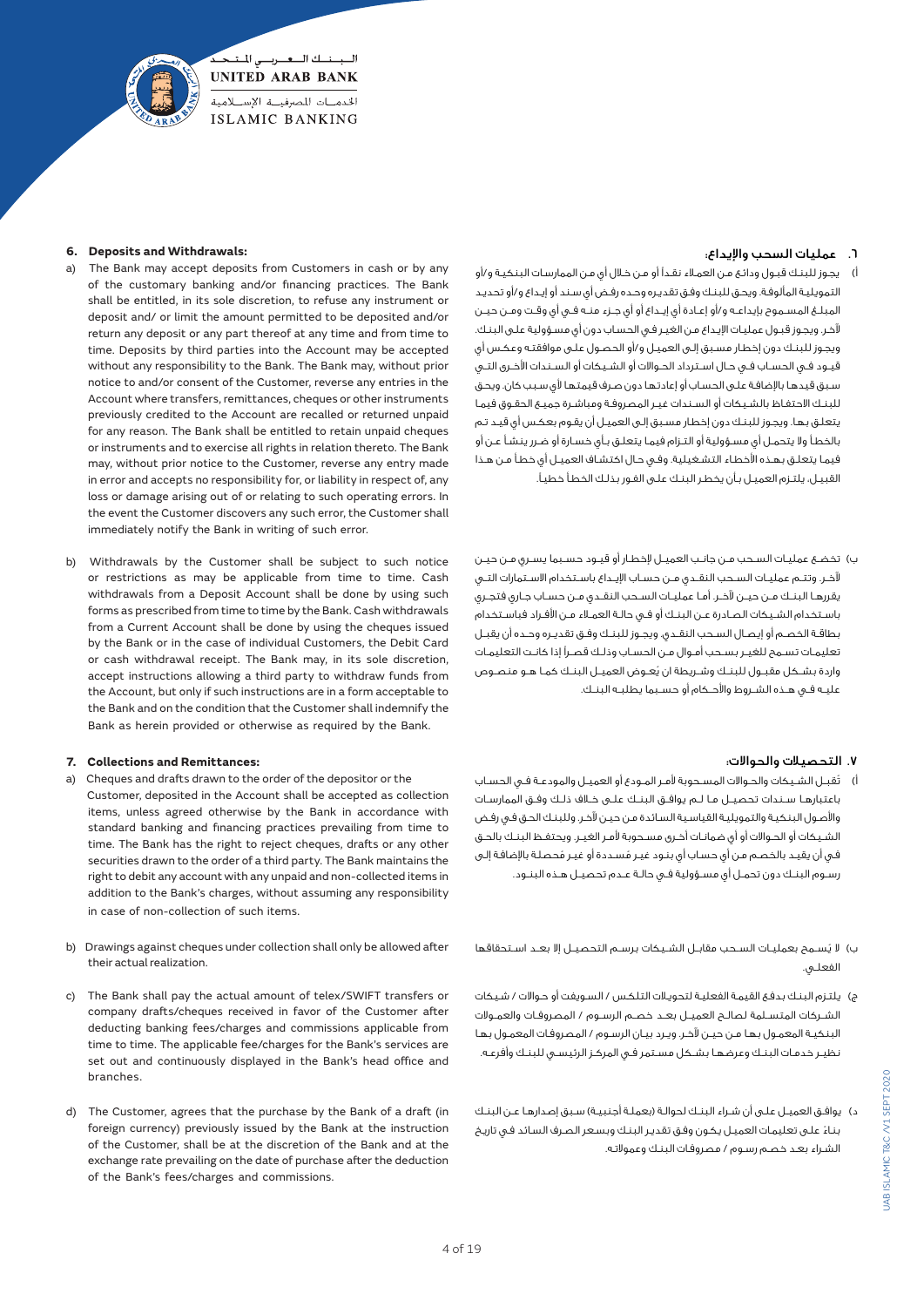

- The Bank shall credit all the incoming remittances and drafts of the Customer into the Account in the currency in which such Account is maintained unless the Bank receives instructions contrary thereto from the Customer received no later than two working days prior to the date of such credit, and the deposit shall be at the exchange rate prevailing on the same day of booking such transactions.
- f) The Bank shall have the right to reject to pay for any draft or transfer if the name of the beneficiary and/or his/her account number does not match the Bank's records or for any other reason.
- All the transfers effected by the Bank according to the Customer's instructions shall be at the Customer's expense and responsibility, and the Bank shall not be responsible if the amounts credited to the Customer accounts are reduced due to the charges or decline in value, and the Bank shall not be responsible if the Customer was unable to avail other funds on account of any restrictions issued by the concerned authorities.
- h) The Bank and its correspondents are not liable for the consequences of any irregularity, delay, mistake, telegraphic error, omission or misinterpretation that may arise, and from and against any loss, which may be incurred through its correspondents failing properly to identify the persons named in the instructions or retaining the funds, should the Bank or its correspondents deem such retention expedient, pending confirmation of the identity of any person or of the above instruction by a letter or otherwise.
- Should all or any transfers be unpaid and refunded to the Bank, the Customer can only claim the value thereof at the buying rate of the day when the refund takes place. The refund cannot be affected until the Bank has received definite advice from its correspondents that the funds are unpaid and that the original instructions have been cancelled.
- j) The Bank shall comply with all anti-money laundering laws and regulations in force and applicable to it from time to time and may at its discretion call for additional details or information on the above transactions and provide the same to regulatory authorities involved in the said operations. The Bank will not take any responsibility for delayed execution of transactions if the information called for is not provided by the Customers in time or if approval from regulatory authorities is pending.

## **8. Statements of Accounts / Addresses / Details:**

- a) The Customer shall be provided with the advice and statements of accounts (as per the Customer's request or by the decision of the Bank) at such intervals as the Bank deems fit. If the Bank does not receive any objection within fifteen (15) days from the date of dispatch of the advice of the statement of account by mail, and/or by any electronic media, then such statement and advice shall be deemed correct and binding upon the Customer. If the Customer does not receive a statement of account for any period, it is the responsibility of such Customer to request a statement from the Bank within one month of the date on which such statement would normally have been sent to him/ them.
- b) Unless the Customer gives notice in writing the address set out in the Account Opening Form shall be the approved address for the mailing of all letters, notices, advices, statements of account or other notification (legal or otherwise). The Customer shall inform the Bank in writing, in case of any change of the Customer's particulars set out in the Account Opening Form.
- ه) يقـوم البنـك بقيـد جميـع التحويـلات والحـوالات الـواردة بالإضافـة علـى الحسـاب بالعملـة ُ التـي يحتفـظ بالحسـاب بهـا مـا لـم يتلـق البنـك تعليمـات بخـاف ذلـك مـن العميـل علـى أال يجــاوز تلقيهــا مــرور يومــي عمــل يســبقان تاريــخ هــذا القيــد باإلضافــة، ويكــون اإليــداع بسـعر الصـرف السـائد فـي تفـس يـوم قيـد هـذه المعامـات فـي الدفاتـر.
- و( يكـون للبنـك الحـق فـي رفـض دفـع قيمـة أي حوالـة أو تحويـل إذا كان اسـم المسـتفيد و/ أو رقـم حسـابه ال يطابـق سـجالت البنـك أو ألي سـبب آخـر.
- ً ز( تكـون جميـع التحويـات التـي يقـوم بهـا البنـك بنـاء علـى تعليمـات العميـل علـى نفقـة لعميـل ومسـؤوليته، ولا يكـون البنـك مسـؤولا حـال تخفيـض المبالـغ المُقيـدة بالإضافـة علـى حسـابات العميـل نتيجـة الرسـوم أو انخفـاض فـي القيمـة، وال يكـون البنـك مسـؤوال إذا تعــذر علــى العميــل اســتخدام األمــوال األخــرى بالحســاب بفعــل أي قيــود صــادرة عــن السـلطات المعنيـة.
- ح) لا يتحمــل البنــك وأي مــن مراســليه المســؤولية عــن أي خــروج أو تأخيــر أو خطــأ أو خطـأ تلغرافــي أو ســهو أو خطــأ فــي التفســير قــد ينشــأ ومــن وضــد أي خســارة قــد تقــع مــن خـال عـدم قـدرة مراسـليه علـى تحديـد األشـخاص المسـميين فـي التعليمـات أو االحتفـاظ باألمــوال إذا مــا عــد البنــك أو مراســلوه ذلــك االحتفــاظ مفيــدًا تبعــً لتأكيــد هويــة أي شــخص أو التعليمــات المذكــورة أعــاه بواســطة األخيــر أو غيــر ذلــك.
- ط) فـي حالـة عـدم سـداد جميـع التحويـلات أو أي منـهـا أو ردهـا إلـى البنـك، فيجـوز للعميـل فقــط المطالبــة بقيهــا بســعر الشــراء فــي اليــوم الــذي جــرت فيــه عمليــة الــرد. وال يجــوز إتمــام عمليــة الــرد لحيــن تســلم البنــك إشــعارًا محــددًا مــن مراســليه بــأن األمــوال غيــر مُســددة وأن التعليمـات الأصليــة تــم إلغاؤهـا.
- ي) يمتثــل البنــك بجميــع قوانيــن ولوائـح مكافحـة غســل الأمـوال النافـذة والمعمــول بهـا مــن حيــن آلخــر، ويجــوز لــه وفــق تقديــره أن يطلــب تفاصيــل أو معلومــات إضافيــة بشــأن ُ المعامــات المشــار إليهــا أعــاه وتقديمهــا إلــى الســلطات التنظيميــة المشــاركة فــي العمليــات المذكــورة. وال يتحمــل البنــك أي مســؤولية عــن التأخــر فــي تنفيــذ المعامــات حـال عـدم تقديـم العمـاء المعلومـات المطلوبـة فـي حينهـا الواجـب أو فـي حـال تعليـق الموافقــة مــن الســلطات التنظيميــة.

# .8 كشوفات الحسابات / العناوين / التفاصيل:

ُ أ( تقــدم للعميــل اإلشــعار وكشــوفات الحســابات )بحســب طلــب العميــل أو بقــرار مــن البنـك) خـلال الفتـرات الزمنيـة التـي يراهـا البنـك ملائمـةً. وفـي حالـة عـدم تسـلم البنـك أي اعتـراض خـال خمسـة )15( يومـً مـن تاريـخ إرسـال اإلشـعار بكشـف الحسـاب بالبريـد و/أو عـن طريـق أي وسـيلة مـن الوسـائل االلكترونيـة ، فحينهـا يكـون ذلـك الكشـف واإلشـعار ُيعـد صحيحـً وملزمـً للعميـل. وفـي حالـة عـدم تسـلم العميـل كشـف حسـاب عـن أي مدة زمنيـة، فمـن مسـؤولية ذلـك العميـل طلـب كشـف مـن البنـك خـال مـدة شـهر واحـد مـن تاريـخ إرسـال ذلـك الكشـف بشـكل طبيعـي إليـه / إليهـم.

ُ ب( مــا لــم يقــدم العميــل إخطــارًا خطيــ،ً فــإن العنــوان المبيــن فــي اســتمارة فتــح الحســاب يمثـل العنـوان المعتمـد إلرسـال جميـع الخطابـات أو اإلخطـارات أو اإلشـعارات أو كشـوفات الحساب أو أي إشـعار آخـر (قانونـي أو غيـر ذلـك). ويلتـزم العميـل بإبـلاغ البنـك خطيـاً فـي ُ حالـة أي تغييـر فـي تفاصيـل العميـل المبينـة فـي اسـتمارة فتـح الحسـاب.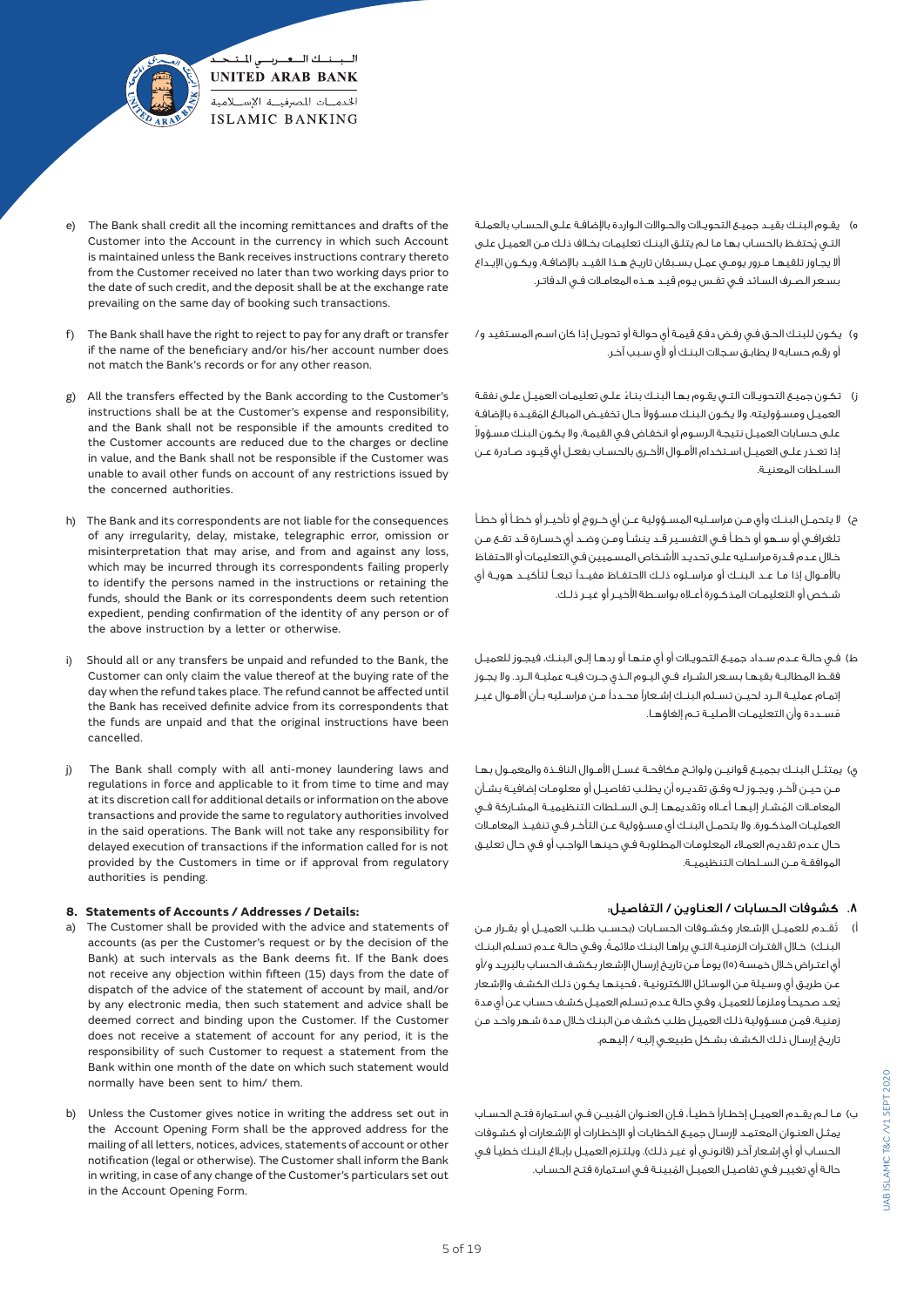

- ج) يجـوز للبنــك وقــف إرســال الإشــعارات أو كشــوفات الحسـاب حـال إعادتهـا دون تســليم بشـكل متتالـي فـي مناسـبتين أو أكثـر لحيـن موافـاة البنـك مـن جانـب العميـل بعنـوان بديــل إلرســال هــذه الكشــوفات. ويمكــن الحصــول علــى تلــك الكشــوفات التــي لــم .<br>تُرسـل بالبريـد إلـى العميـل مـن مقـار البنـك بعـد إرسـال إخطـار كاف لاسـترجاعها وفـق الممارسـات السـائدة للبنـك مـن حيـن آلخـر. ويجـوز للبنـك فـي أي وقـت ودون تقديـم أي إخطـار مسـبق إلـى العميـل وقـف إرسـال كشـوف الحسـابات مـن خـال البريـد العـادي أو ُ البريـد المسـجل متـى كانـت قنـوات التوصيـل / خيـارات الوصـول الخاصـة بالبنـك متاحـة ُ للسـماح للعميـل بطلـب كشـوفات الحسـابات وتسـلمها واسـترجاعها إلكترونيـ.ً ويخلـي العميـل سـاحة البنـك مـن أي توابـع أو خسـائر أو أضـرار أو تكاليـف )بمـا فـي ذلـك الرسـوم القانونيـة) أو إجـراءات صحيحـة أخـرى ممـا يجـوز أن يكـون للعميـل قبـل البنـك ممـا ينشـأ بشـكل مباشـر أو غيـر مباشـر عـن عـدم إرسـال البنـك كشـوفات الحسـابات. كذلـك، يوافق العميـل علـى انتفـاء مسـؤولية البنـك بـأي شـكل مـن األشـكال عـن عـدم قـدرة العميـل علـى التحقـق مـن صحـة القيـود الـواردة فـي الكشـوفات أو مالءمتهـا. ويلتـزم العميـل بـأن يبلـغ البنـك علـى الفـور خطيـً بـأي تغييـر يطـرأ علـى التفاصيـل المذكـورة فـي اسـتمارة فتـح الحسـاب وأي تغييـرات الحقـة تطـرأ عليـه.
- ُ د( يجـوز للعميـل أن يطلـب نسـخة إضافيـة مـن كشـف الحسـاب الـذي يقـدم إلـى العميـل ويكـون علـى نفقتـه الخاصـة.

# .9 أوامر الدفع المستديمة والتعليمات الموجهة عن طريق الفاكس:

- أ( يلتــزم البنــك بقبــول طلبــات تنفيــذ أي أمــر مســتديم مــن العميــل شــريطة أن يكــون ٍ لــدى العميــل رصيــد كاف فــي الحســاب المعنــي فــي تاريــخ / تواريــخ االســتحقاق لتنفيــذ هــذه الأوامـر. ولا يكــون البنــك مســؤولا عــن أي تأخيــر أو خطــأ فــي الإرســال أو التحويــل أو عــن أي خطــأ مــن جانــب البنــك القائــم بالدفــع أو أي مــن مراســليه. ويقــر العميــل بــأن لبنـك لا يكـون مسـؤولا عـن تلـك التأخيـرات أو الأخطاء، ويلتـزم العميـل بتعويـض البنـك عـن الخسـارة والأضـرار والتكاليــف (بمـا فــي ذلـك ايــة رســوم و/او اتعـاب قانونيــة ) التــي يتحملهــا البنــك نتيجــة تنفيــذ أوامــر الدفــع المســتديمة الصــادرة عــن العميــل.
- ب) إذا أصـدر العميـل تعليماتـه إلـى البنـك بالفاكـس، يجـوز للبنـك وفق تقديـره وحده التصرف ً بنــاء عليهــا أو رفــض القيــام بذلــك. ويقــر ويتحمــل العميــل جميــع المخاطــر المصاحبــة لتبليـغ التعليمـات بالفاكـس، ويقـر بانتفـاء مسـؤولية البنـك، ويلتـزم العميـل بتعويـض البنـك عـن جميـع الخسـائر والتعويضـات والتكاليـف ) بمـا فـي ذلـك ايـة رسـوم و/او اتعـاب قانونيـة) التـي يتكبدهـا البنـك نتيجة لأي تصـرف أو سـهو يتصـل بـأي تعليمـات أعطيـت ُ أو فهـم بأنهـا قـد صـدرت عـن العميـل. وباإلضافـة إلـى ذلـك، يوافـق العميـل علـى انتفـاء مسـؤولية البنـك عـن أي أخطـاء فـي إرسـال أو النقـل، وال يكـون لزامـً علـى البنـك الحصـول ُ علـى تأكيـد أو التحـري بشـأن صحـة التعليمـات. ويجـوز للبنـك دون أن يكـون ملزمـً بذلـك ً ووفـق تقديـره المطلـق وحـده أن يرفـض التصـرف بنـاء علـى تلـك التعليمـات و/أو طلـب التحقـق مـن التعليمـات مـن خـال مكالمـة هاتفيـة مؤكـدة يجريهـا للعميـل.
- ج) فـي حالــة طلــب العميــل الحصــول علــى تعليمــات عــن طريــق خدمــة الفاكـس، يلتــزم ُ العميـل بتعبئـة وتوقيـع اسـتمارة مقدمـة خصيصـً لهـذا الغـرض، ويحتفـظ البنـك بالحـق فــي رفــض قبــول طلــب العميــل.
- The Bank may stop mailing the advices or statements of Account if they are returned undelivered consecutively on two or more occasions, until such time the Bank is provided by the Customer with an alternative address for mailing such statements. Those statements not mailed to the Customer may be collected from the Bank's premises, after serving sufficient notice for retrieval of the same, in accordance with the Bank's prevailing practice from time to time. The Bank, at any time and without giving any prior notification to Customer, may stop mailing through either normal or registered postal mail the statement of accounts where the Bank's own electronic delivery channels/access options are available to allow the Customer to request, receive and retrieve his/their statements of accounts electronically. The Customer hereby absolves the Bank from any consequences, losses, damages, claims or other rightful acts, which the Customer may otherwise have against the Bank, arising either directly or indirectly, from the Bank not dispatching the statements of the Accounts. Furthermore, the Customer agrees that the Bank will not be responsible in any way, for the Customer's inability to verify the correctness or the propriety of the entries in the statements. The Customer must immediately inform the Bank in writing of any change in the details given on the Account Opening form and any subsequent changes thereto.
- d) The Customer may request for an additional copy of the statement of account, which shall be provided to the Customer at the Customer's own expense.

# **9. Standing Orders & Instruction by Fax:**

- a) The Bank shall accept requests for the execution of any standing order from the Customer provided that the Customer shall have sufficient balance in the relevant Account on the due date(s) for the executions of such orders. The Bank shall not be liable for any delay or error in the dispatch or in the transmission or for any error on the part of the paying bank or any of its correspondents. The Customer acknowledges that the Bank shall not be liable for such delays or errors and the Customer shall indemnify the Bank for the loss, damages and expenses costs (including legal costs/fees) incurred by the Bank as a result of the execution of the standing orders given by the Customer.
- b) If the Customer gives the instructions to the Bank by facsimile, the Bank may, at its sole discretion, process or refuse to act on them .The Customer acknowledges and assumes all risks associated with communication of instructions by facsimile, and declares that the Bank shall not be liable, and the Customer shall indemnify the Bank for all the losses, damages and costs (including legal costs/fees) expenses incurred by the Bank as a result of any act or omission relating to any instructions given or understood to have been issued by the Customer. In addition, the Customer agrees that the Bank shall not be liable for any errors in the dispatch or transmission. The Bank shall not be required to obtain confirmation or make enquiry as to the genuineness of the instructions. The Bank may, however, without being obliged to do so and at its sole and absolute discretion, decline to act upon such instructions and/or request verification of instructions by means of a confirming telephone call to the Customer.
- c) In case the Customer seeks to have the instruction by fax service, the Customer shall fill out and sign a form specially provided for this purpose and the Bank shall reserve the right to refuse to grant such request of the Customer.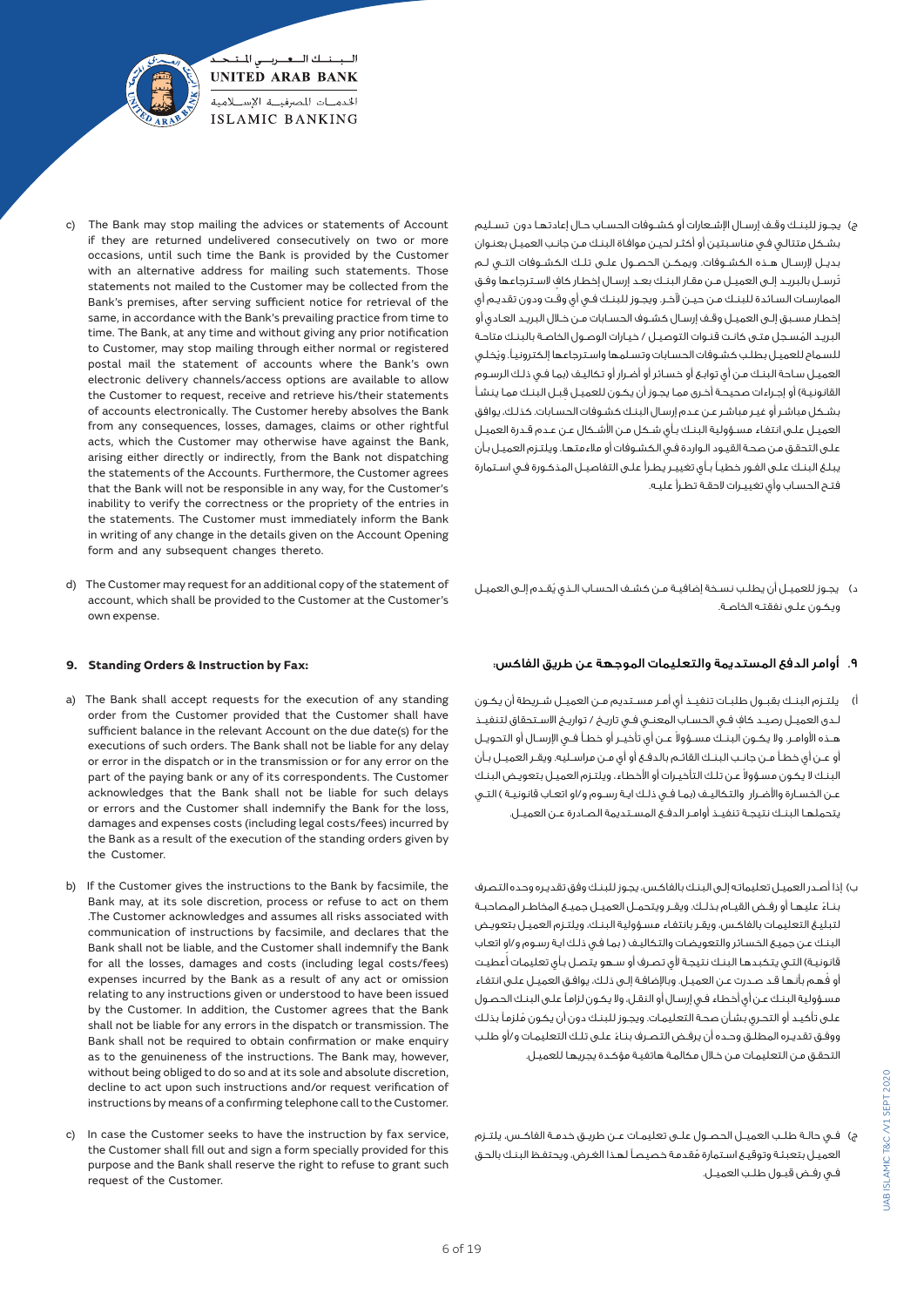

#### **10. Adjustment of Entries:**

 In case of any error in entries, any adjustment or correction in the entries signed by the Bank shall be considered effective and correct. The Customer shall not have the right to claim the value of the erroneous deposits into the Account, and the Bank is authorized to process the correction entries and debit them to the Account. The Customer declares that the Bank has the right to claim the amounts paid wrongfully to the Customer with the Customer's obligation to settle them by the method, procedures and the dates as specified by the Bank without an objection and irrespective of the elapse of any period of time from the date of occurrence of the wrong entry.

## **11. Fees & the Banking Service charges:**

 The Bank may, without referring to the Customer, debit the Accounts with any charges, expenses or commission payable against the banking and financial services rendered in accordance with the banking and financial charges and commissions approved and announced by the Bank.

## **12. Company's Rights of Accounts, Set-off & Securities:**

- a) Where a Customer that maintains or establishes more than one Account (whether now or in the future and whether with the Bank's head office or at any of its branches), such relationship between the Bank and the Customer will be deemed to constitute that of a single account relationship. The Bank shall have an absolute right to combine or merge any or all the accounts for the purpose of settingoff debit balance against available credit balance or to reimburse itself for recovery of dues of commitments for which the Customer is liable.
- b) The Customer agrees that the Bank, at any time and without giving any prior notice, may freeze, setoff or transfer any amounts between the Accounts whatsoever their types or names, whether Individual and/ or Joint Account, in local or foreign currency, so that each account shall be considered as security for the other Accounts, individually or jointly, for the purpose of settling any debts of the Customer of the party(s) guaranteed by the Customer towards the Bank.
- c ) The Bank may attach all the guarantees and properties maintained by the Bank in the name of the Customer for the purpose of settling any amounts due by the Customer to the Bank, and further the Bank shall have the right to set-off the Accounts.

#### **13. Accounts in foreign currencies:**

- The Customer may open Accounts in a foreign currency upon the approval of the Bank and the transactions in this Account shall be effected only by the Bank's forms, drafts or written instructions, in the same currency of the Account.
- b) The Customer may transfer funds from its foreign currency accounts to its local currency accounts or vice versa at the prevailing rate of exchange in the same day. The Customer acknowledges that the Bank will not be held responsible for any exchange losses that the Customer may incur when transferring any amount from its foreign currency accounts to accounts in other currencies.

#### **14. Conditions for joint accounts:**

a) Two or more individual Customers ("Joint Customers") may open an account jointly (a "Joint Account") in which their rights there under shall be joint and several.

 If the Account is opened in the name of the Joint Customers, these terms and conditions shall constitute an agreement between the Joint Customers, jointly and severally, as well as between the Joint Customers and the Bank and shall be applicable in addition to the other provisions of these terms and conditions.

## .10 تسوية القيود:

ُ فـي حـال أي خطـأ فـي القيـود، تعـد أي تسـوية أو تصحيـح فـي القيـود موقعـً مـن البنـك نافــذًا وصحيحــ.ً وال يكــون للعميــل الحــق فــي المطالبــة بقيمــة عمليــات اإليــداع بالخطــأ ُ فــي الحســاب، ويفــوض البنــك بإتمــام قيــود التصحيــح وقيدهــا بالخصــم مــن الحســاب. ويقـر العميـل بـأن للبنـك الحـق فـي المطالبـة بالمبالـغ المدفوعـة بالخطـأ إلـى العميـل مـع التـزام العميـل بسـدادها بالطريقـة واإلجـراءات وفـي التواريـخ التـي يحددهـا البنـك دون أي اعتـراض وبصـرف النظـر عـن انقضـاء أي مـدة زمنيـة مـن تاريـخ وقـوع القيـد بالخطـأ.

#### .11 الرسوم ورسوم الخدمات البنكية:

 يجـوز للبنـك دون الرجـوع إلـى العميـل أن يقيـد بالخصـم مـن الحسـابات قيمـة أي رسـوم أو ُ نفقـات أو عمـوالت واجبـة الدفـع نظيـر الخدمـات البنكيـة والماليـة المقدمـة وفقـً للرسـوم ُ والعمـوالت البنكيـة والماليـة المعتمـدة والمعلـن عنهـا مـن قبـل البنـك.

## .12 حقوق الشركة في الحسابات والمقاصة والضمانات:

- .<br>أ) عنـد احتفـاظ العميـل أو إنـشـائه أكثـر مـن حسـاب واحـد (سـواء فـي الوقـت الحالـي أم فـي المسـتقبل وسـواء كان ذلـك فـي المركـز الرئيسـي للبنـك أو أي مـن فروعـه)، تُعـد تلـك العالقـة بيـن البنـك والعميـل عالقـة حسـاب واحـد. ويكـون للبنـك حـق مطلـق فـي الجمـع بيـن أو دمـج أي مـن أو جميـع الحسـابات لغـرض مقاصـة الرصيـد المديـن مقابـل الرصيـد الدائـن المتـاح أو تعويـض نفسـه عـن اسـترداد مسـتحقات االلتزامـات التـي يكـون العميـل عسؤولا عنها.
- ب) يوافـق العميـل علـى أنـه يجـوز للبنـك فـى أي وقـت ودون توجيـه أي إخطار مسـبق تجميـد أو مقاصـة أو تحويـل أي مبالـغ بيـن الحسـابات أيـً كان نوعهـا أو مسـماها، وسـواء كانـت ُ حسـابات فرديـة و/أو مشـتركة وبعملـة محليـة أم أجنبيـة حتـى يعـد كل حسـاب ضمانـً للحسـابات األخـرى، بشـكل فـردي أو مشـترك، بغـرض تسـوية أي ديـون للعميـل بالنسـبة للطـرف أو األطـراف المكفوليـن مـن جانـب العميـل تجـاه البنـك.
- ج) يجـوز للبنـك توقيــع الحجـز علــى جميــع الـكفــاات والممتلــكات التــى يحتفــظ بـهـا البنــك باســم العميــل بغــرض تســوية أي مبالــغ مســتحقة علــى العميــل إلــى البنــك، وكذلــك يكــون للبنــك الحــق فــي مقاصــة الحســابات.

## .13 الحسابات بعمالت أجنبية:

- أ) يجـوز للعميـل فتـح حسـابات بعملـة أجنبيـة بعـد موافقـة البنـك، ولا تُجـرى المعامـلات فـي هــذا الحســاب إال علــى اســتمارات البنــك أو حواالتــه أو تعليماتــه الخطيــة وبنفــس عملــة الحســاب.
- ب) يجـوز للعميـل تحويـل أمـوال مـن حسـاباته بعمـلـة أجـنبيـة إلـى حسـاباته بالعملـة المحليـة ُ أو العكــس بســعر الصــرف الســائد فــي اليــوم نفســه. ويقــر العميــل بانتفــاء مســؤولية البنــك عــن أي خســائر صــرف قــد يتكبدهــا العميــل عنــد تحويــل أي مبالــغ مــن حســاباته بالعملـة األجنبيـة إلـى حسـاباته بالعمـات األخـرى.

# .14 الشروط الخاصة بالحسابات المشتركة:

- أ) يجوز لعميليـن أو أكثـر مـن الأفـراد («العمـلاء المشـتركون») فتـح حسـاب بشـكل مشـترك («حساب مشترك») تكون فيه حقوقهم بالتضامـن والتكافـل.
- في حال فتح الحساب باسم عمالء مشتركين، فإن هذه الشروط واألحكام تمثل اتفاقيــة بيــن العمــاء المشــتركين متكافليــن ومتضامنيــن وكذلــك بيــن العمــاء المشــتركين والبنــك وتســري باإلضافــة إلــى األحــكام األخــرى مــن هــذه الشــروط واألحــكام.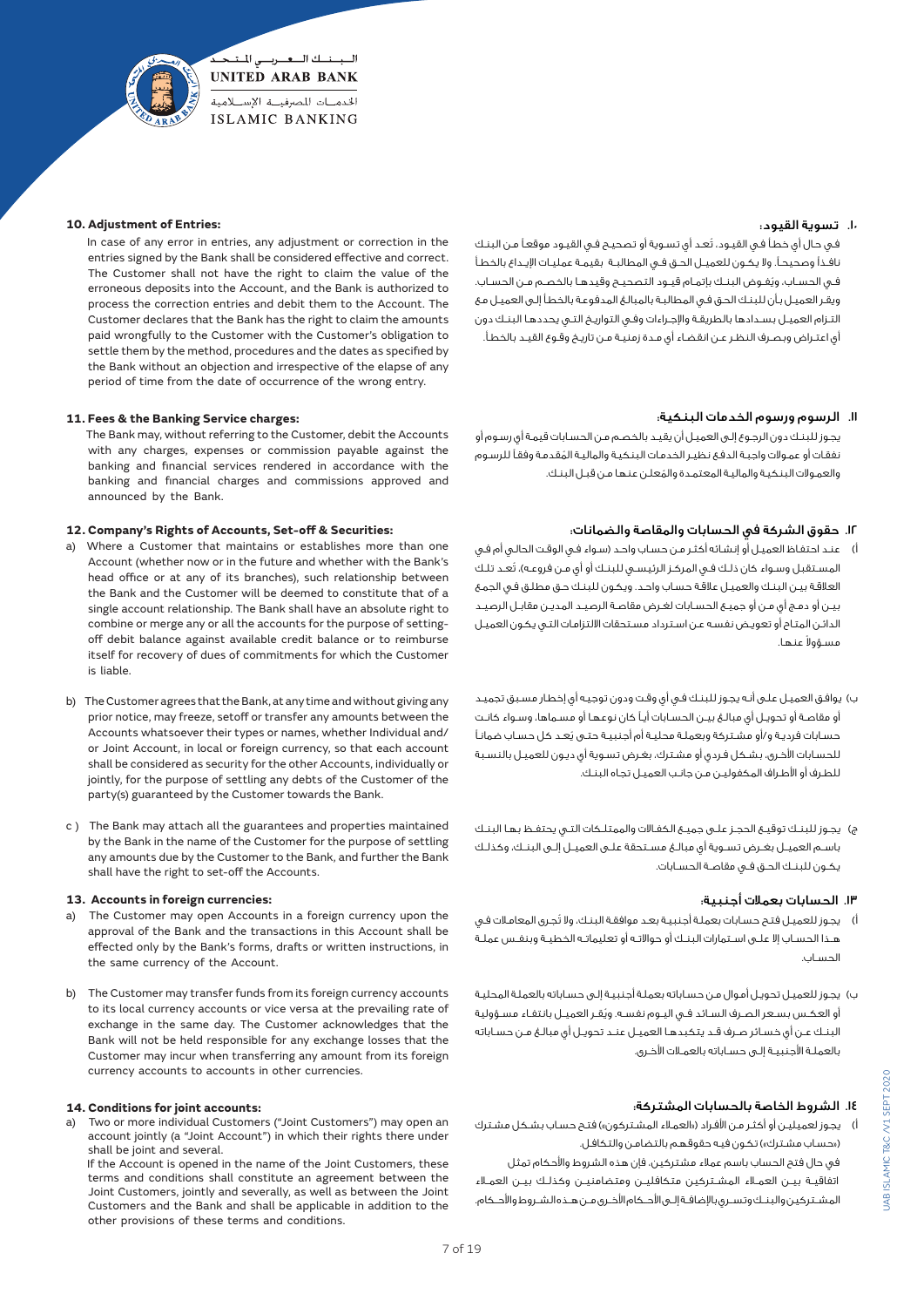

- b) All deposits made in a Joint Account and the inward transfers to a Joint Account shall be deemed to be owned equally by the Joint Customers unless otherwise stipulated in the Account Opening Form.
- c) Persons authorized to operate Joint Accounts will be entitled to deposit and withdraw convertible currencies, cheques, payment orders, drafts or other negotiable instruments. Such authorized persons will also have the right to draw, endorse and negotiate cheques, transfers or other negotiable instruments in favor of the Bank in their capacity as authorized representatives.
- d) The Joint Customers shall be jointly and severally liable for settling in full all dues or claims to the Bank that may arise or any commitments, present or future, by the actions for those operating the Joint Account or any withdrawals that may cause the Joint Account to be overdrawn. Any debit balance arising on the Joint Account for any reason (and any other liability that may be incurred) will be the joint and several responsibilities of all the Joint Customers. Any such liability will not be discharged or otherwise affected by the death or incapacity of any one or more of the Joint Customers.
- e) The Bank shall have the right to close the Joint Account at any time at its option for any reason whatsoever.
- f) If one of the Joint Customers is subject to an attachment, such attachment will be enforced on such Customer's share only with effect from the day of notifying the Bank of the said attachment. The Bank shall stop withdrawal from the Joint Account to the extent of the attached share, and consequently notify the Joint Customers or their representative of the said attachment within five days from the day of attachment notification at the address set out in the Account Opening Form.
- g) The Joint Customers expressly agree and consent that the Bank has and shall have the right, in its discretion and without notice to any of the Joint Customers, to assert a lien on the Joint Account and apply all credit balance or any part thereof in setting off any (actual, contingent, matured or immatured) sums that may be owing to the Bank from any or all of the Joint Customers and to set-off the amount of such indebtedness to the balance of the Account.
- h) In the event of death of one of the Joint Customers or the loss of his/her legal capacity, the remaining Joint Customers shall notify the Bank of their intention to continue the Joint Account, within a period not exceeding ten days from the date of death or the loss of the legal capacity (as the case may be). The Bank shall then suspend withdrawals from the Joint Account until a successor is legally appointed.
- i) Any of the Joint Customers or their representatives should not request credit facilities in their personal names to be secured by the Joint Account without a written approval from all the Joint Customers.
- j) The Bank shall have the right to issue the Debit Card to each of the Joint Customers if each of them is authorized to handle the Account, and they will be held individually or jointly, responsible for all liabilities that occur from using this service.
- ُ ب( تعــد جميــع عمليــات اإليــداع التــي تتــم فــي حســاب مشــترك والتحويــات الــواردة إلــى حسـاب مشـترك مملوكـة للعمـاء المشـتركين بالتسـاوي مـا لـم يـرد النـص علـى خـاف ذلــك فــي اســتمارة فتــح الحســاب.
- ج) يحـق للأشـخاص المُخوليـن بتشـغيـل حسـابات مشـتركة إيـداع وسـحب العمـلات القابلـة للتحويــل أو الشــيكات أو أوامــر الدفــع أو الحــواالت أو الســندات القابلــة للتــداول األخــرى. ُ كمــا يكــون لألشــخاص المفوضيــن بالتوقيــع هــؤالء الحــق فــي تحريــر وتظهيــر وتــداول الشــيكات أو التحويــات أو الســندات القابلــة للتــداول األخــرى لصالــح البنــك بصفتهــم ممثليــن مُفوضيــن.
- د( يكـون العمـاء المشـتركون مسـؤولين بالتكافـل والتضامـن عـن التسـوية التامـة لجميـع المسـتحقات أو المطالبـات إلـى البنـك التـي قـد تنشـأ أو أي التزامـات حاليـة أو مسـتقبلية مـن خـال تصرفـات هـؤالء مـن يقومـون بتشـغيل الحسـاب المشـترك أو أي عمليات سـحب قــد تتســبب فــي الســحب علــى المكشــوف مــن الحســاب المشــترك. ويكــون أي رصيــد مديـن ينشـأ عـن الحسـاب المشـتـرك لأي سـبب (وأي التـزام آخـر قـد يُتحمـل) المسـؤوليات ُ التكافليـة والتضامنيـة للعمـاء المشـتركين. وال يحـل مـن أي التـزام مـن هـذا القبيـل أو يتأثـر بخـاف ذلـك بوفـاة أي واحـد أو أكثـر مـن العمـاء المشـتركين أو عـدم أهليتهـم.
- ه) للبنـك الحـق فـى غلـق الحسـاب المشـترك فـى أي وقـت بحسـب اختيـاره لأي سـبب كان دون الحاجـة الـى توجيـه ايـة اخطـار.
- ُ و( فــي حــال تعــرض أحــد العمــاء المشــتركين للحجــز، ينفــذ هــذا الحجــز علــى حصــة ذلــك العميــل فقــط وذلــك مــن يــوم إخطــار البنــك بالحجــز المذكــور. ويلتــزم البنــك بوقــف السـحب مـن الحسـاب المشـترك فـي نطـاق الحصـة المحجـوز عليهـا وعليـه يقـوم بإخطـار العمـاء المشـتركين أو مـن يمثلهـم بالحجـز المذكـور خـال مـدة خمسـة ايـام عمـل مـن ُ يــوم اإلخطــار بالحجــز علــى العنــوان المبيــن فــي اســتمارة فتــح الحســاب.
- ً ز( يوافــق ويقــر العمــاء المشــتركون صراحــة بــأن يكــون للبنــك الحــق وفــق تقديــره ودون إخطــار إلــى أي مــن العمــلاء المشــتركين بتأكيــد الحجــز عـلــى الحســاب المشــترك واســتخدام كامــل الرصيــد الدائــن أو أي جــزء منــه فــي مقاصــة أي مبالــغ )فعليــة أو طارئـة، مسـتحقة أو غيـر مسـتحقة) قـد تكـون مسـتحقة إلـى البنـك مـن أي مـن العمـلاء المشــتركين أو جميعهــم ومقاصــة مبلــغ هــذه المديونيــة أمــام رصيــد الحســاب.
- ح) فـي حالـة وفـاة أحـد العمـلاء المشـتركين أو فقـدان أهليتـه القانونيـة، يلتـزم باقـي العمـلاء المشــتركين بإخطــار البنــك بنيتهــم فــي اإلبقــاء علــى الحســاب المشــترك وذلــك خــال مــدة ال تجــاوز مــرور عشــرة أيــام مــن تاريــخ الوفــاة أو فقــدان األهليــة القانونيــة )بحســب الأحوال)، ويلتـزم البنـك حينها بتعليـق عمليـات السـحب مـن الحساب المشـترك لحيـن تعييـن خلـف لـه قانونيـ.ً
- ط) ا يجــوز لأي مــن العمــلاء المشــتـركين أو مــن يمثلونهـم طلــب تســهيلات ائتمانيــة بأســمائهم الشــخصية لضمانهــا مــن خــال الحســاب المشــترك دون الحصــول علــى موافقــة خطيــة مــن العمــاء المشــتركين.
- ُ ي( للبنـك الحـق فـي إصـدار بطاقـة الخصـم لـكل عميـل مـن العمـاء المشـتركين إذا فـوض كل منهـم بالتعامـل علـى الحسـاب، ويكونـون مسـؤولين منفرديـن أو متضامنيـن عـن جميـع االلتزامـات التـي تنشـأ عـن اسـتخدامهم لهـذه الخدمـة.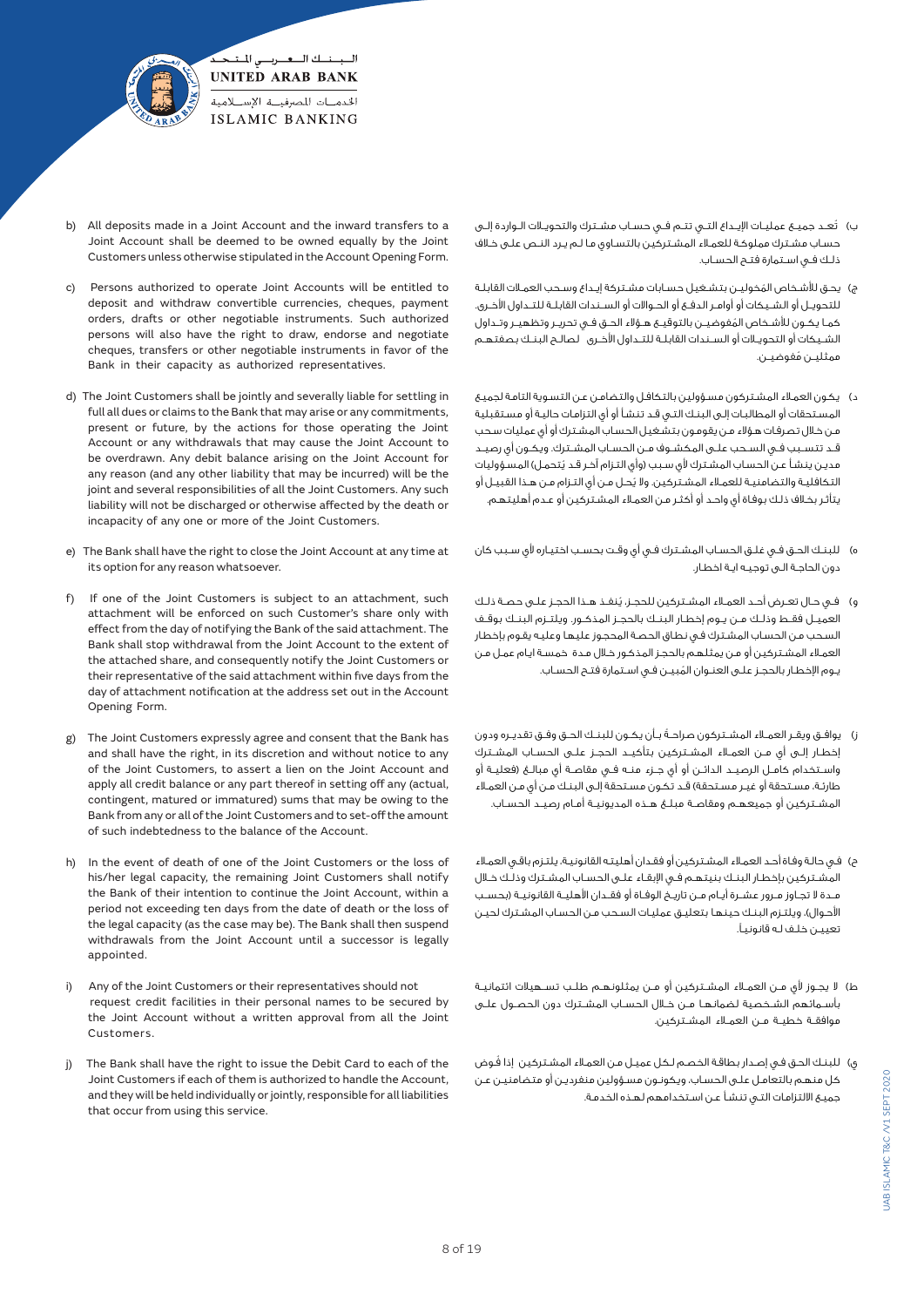

# **15. Conditions relating to companies, establishments and organizations accounts:**

- a) The persons authorized to sign; whose names are mentioned in the Account Opening Form shall handle all the banking and investment transactions with the Bank to the extent of the powers granted to them in the memorandum of association, contract of establishment, by-laws or their equivalent.
- b) The owners of the company / establishment / organizations indebted to the Bank in any way undertake jointly and severally to pay all the Bank dues, whether from the assets of the company/ establishment/ organization or from their own funds.
- c) The company/establishment/organization undertakes to inform the Bank promptly of any changes in its memorandum and articles of association, contract of establishment or its by-laws or the change of the legal form or any change in its constitution, board of directors, partners or representatives or any changes in the authorized signatories. The Bank will bear no responsibility in the event any of its directors, partners, managers or representatives have violated the provisions as contained in its articles of association, contract of establishment or its by-laws or have acted ultra vires or in excess of their powers.
- d) The company/establishment/organization authorizes the Bank to pay and debit the Account, whether the Account was in credit or overdrawn, or which subsequently become overdrawn due to such debits, all transactions issued by those authorized to operate the Account. The company/establishment/organization shall be liable for any instruction or orders issued to the Bank by those authorized to operate the Account and enter into all the banking and financial transactions including opening documentary letters of credit, money transfer and all transactions including the applications of credit facilities.
- e) Such signatories who sign the banking transactions shall be personally liable to compensate the Bank in full for any debts, present or future, or any amount incurred or any loss or damage caused costs (including legal costs/fees) to the Bank as a result of any unlawful acts done by them.
- f) The company/establishment/organization undertakes to furnish the Bank with an audited balance sheet and income statements or any other document required by the Bank at such intervals and at such time as requested by the Bank.
- g) The relevant partners/shareholders declare that in case of the amendment in the powers of any partner representing the company/establishment/organization, whether due to withdrawal, resignation or dismissal or to any amendment of the memorandum of association or the change of is name or the loss of legal capacity of any partners or the declaration of his/her the bankruptcy or death or joining or withdrawals of one or more partners, the remaining partners/shareholders shall be fully liable on behalf of the company/ establishment/ organization, and the Bank shall have the right to attach all the credit amounts of the company/establishment/ organization in favor of the Bank to recover its dues or in favor of any court order or judgment.

# .15 الشروط المتعلقة بحسابات الشركات والمنشآت والمؤسسات:

- ُ أ( يلتـزم األشـخاص المفوضـون بالتوقيـع الذيـن تـرد أسـماؤهم فـي اسـتمارة فتـح الحسـاب بإجـراء جميـع البنكيـة واالسـتثمارية مـع البنـك فـي نطـاق الصالحيـات الممنوحـة لهـم فـي عقـد التأسـيس أو عقـد اإلنشـاء أو اللوائـح أو مـا فـي حكمهـا.
- ب) يتعهـد مـالك الشـركة / المنشـأة / المؤسسـة المدينـة للبنـك بـأى شـكل مـن الأشـكال ً بــأن يدفعــوا متكافليــن ومتضامنيــن جميــع مســتحقات البنــك ســواء كان ذلــك مــن أصــول الشــركة / المنشــأة / المؤسســة أم مــن مالهــم الخــاص.
- ج) تتعهـد الشــركة / المنشــأة / المؤسسـة بإبــلاغ البنــك دون إبطـاء بـأي تغييــرات فــي عقـد تأسيسـها ونظامهـا األساسـي أو عقـد إنشـائها أو لوائحهـا أو تغييـر فـي الشـكل القانونـي أو أي تغييـر فـي نظامهـا األساسـي أو مجلـس إدارتهـا أو شـركائها أو ممثليهـا ُ أو أي تغييـرات فـي المفوضيـن بالتوقيـع. وال يتحمـل البنـك أي مسـؤولية فـي حالـة مخالفة أي مـن أعضـاء مجلـس إدارتهـا أو شـركائها أو مديريهـا أو ممثليهـا لألحـكام الـواردة فـي نظامهــا األساســي أو عقــد إنشــائها أو لوائحهــا أو تصرفهــم بمــا يتجــاوز ســلطتهم أو يتجـاوز حـدود سـلطتهم.
- د) تُفـوض الشــركة / المنشــأة / المؤسسـة البنــك بدفــع قيمــة جميــع المعامــلات التــى تصـدر عـن هـؤالء المفوضيـن بتشـغيل الحسـاب وقيدهـا بالخصـم مـن الحسـاب -سـواء كان الحســاب دائنــً أو مســحوبًا علــى المكشــوف أو يصبــح بعــد ذلــك مســحوبًا علــى المكشــوف نتيجــة أي ديــون. وتكــون الشــركة / المنشــأة / المؤسســة مســؤولة عــن أي ُ تعليمــات أو أوامــر تصــدر للبنــك مــن قبــل المفوضيــن بتشــغيل الحســاب وإبــرام جميــع المعامــات البنكيــة والماليــة بمــا فــي ذلــك فتــح خطابــات االعتمــاد المســتندية وتحويــل األمــوال وجميــع المعامــات بمــا فــي ذك طلبــات الحصــول علــى التســهيالت االئتمانيــة.
- ه) يكـون الموقّعـون الذيــن يقومـون بتوقيــع المعامــلات البنكيــة مســؤولية وولية شــخصية عــن تعويــض البنــك تمامــً عــن أي ديــون حاليــة أو مســتقبلية أو أي مبلــغ يتحملــه أو أي خســارة أو ضــرر او تكاليــف )بمــا فــي ذلــك ايــة رســوم/و/او اتعــاب قانونيــة تلحــق بالبنــك نتيجــة أي تصرفــات غيــر قانونيــة مــن جانبهــم.
- و( تتعهــد الشــركة / المنشــأة / المؤسســة بتزويــد البنــك بميزانيــة عامــة وقوائــم دخــل ُمدققـة أو أي مسـتند آخـر يطلبـه البنـك علـى الفتـرات الزمنيـة وفـي الوقـت الـذي يطلبـه البنـك.
- ُ ز( يقـر الشـركاء / المسـاهمون ذوو الصلـة بأنـه فـي حالـة تعديـل صالحيـات أي شـريك يمثـل الشـركة / المنشـأة / المؤسسـة سـواء كان ذلـك بفعـل االنسـحاب أم االسـتقالة أم العـزل، أو نتيجــة أي تعديــل فــي عقــد التأســيس أو تغييــر اســمها أو فقــدان األهليــة القانونيــة ألي شــريك أو إشــهار إفــاس شــريك أو أكثــر أو وفاتــه أو انضمامــه أو انســحابه، فــإن ً باقــي الشــركاء / المســاهمين يكونــون مســؤولين مســؤولية تامــة نيابــة عــن الشــركة / المنشــأة / المؤسســة، ويحــق للبنــك الحجــز علــى كامــل المبالــغ الدائنــة للشــركة / المنشــأة / المؤسســة لصالــح البنــك الســترداد ديونــه أو لصالــح أي أمــر أو حكــم قضائــي.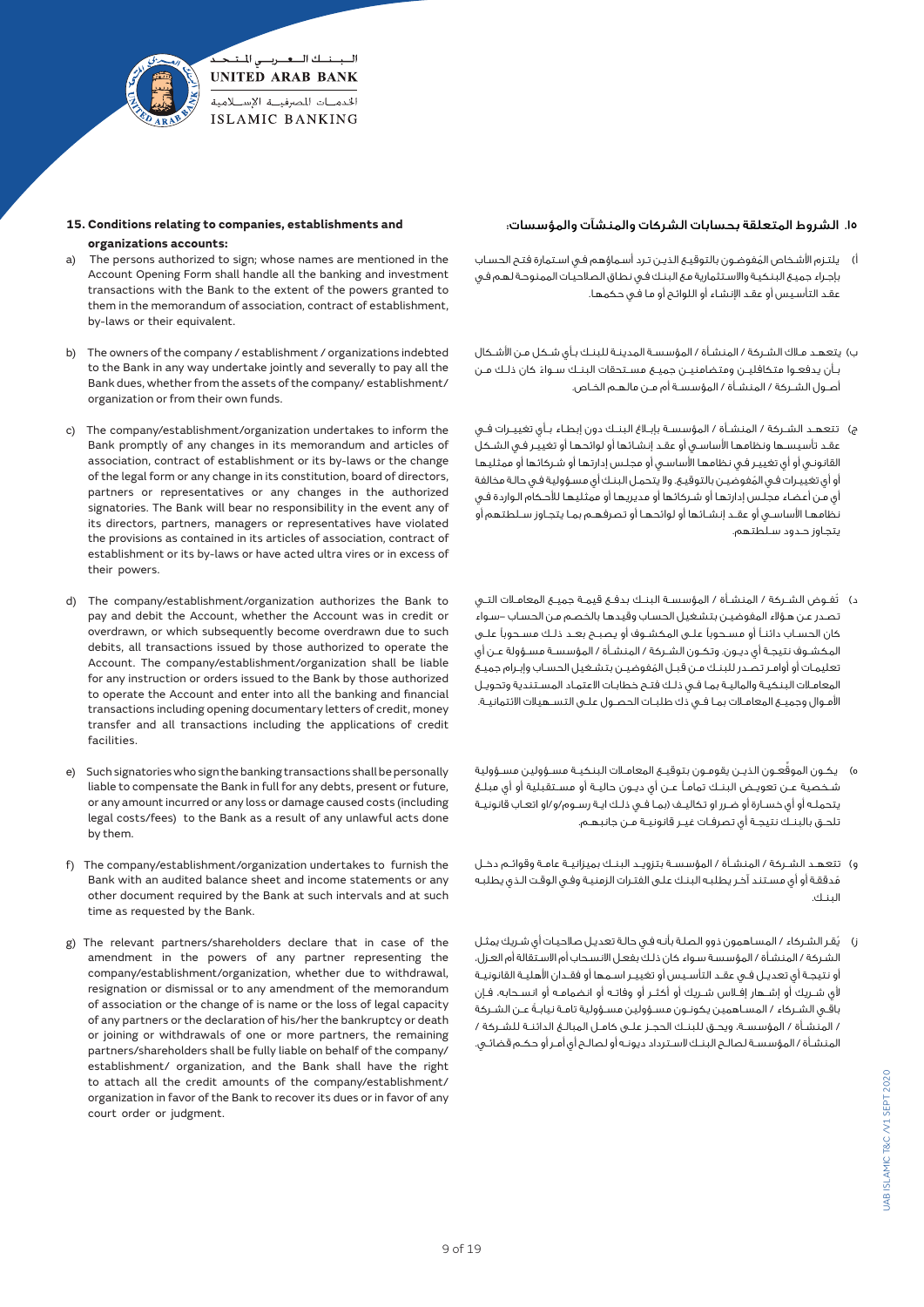

- h) The Bank has the right to destroy the cheque books/Debit Cards/and/ or correspondence containing the Customer's personal identification number (as the case may be) if they have not been collected by the Customer within one month from their date of issuance thereof. The Customer shall submit a new application and pay the relevant charges for re-issuance of any of these items.
- i) The Bank shall at any time have the right to amend these Terms and Conditions and the Customer shall be, thereafter, bound by such amendments. If the Bank does not receive an objection from the Customer within fifteen days of such amendment, then the Customer shall be considered to have accepted such amendment. The amendment shall be effective on the renewal of the deposit if the Bank notifies the Customer of such amendment before the expiry of its term.
- j) If the Bank does not at any time exercise the full implementation of any clause or obligation set out in these terms and conditions, or if the Bank delays the implementation thereof, the same shall not be considered to be a waiver of its right or abandonment of the full implementation at a subsequent time. The Bank's records and documents shall be considered as evidence of the correctness of the Customer's balance. If, however the contrary is claimed, then the burden of proof shall lie with the Customer.

# **B. Specific terms and conditions:**

# **1. Current Account:**

- The Bank opens current accounts for its customers on the basis of a Shari`ah compliant Qard and accordingly the Customer is not entitled to any share of profit or interest.
- b) Any credit balance in the current account is a Qard from the Customer to the bank (loan without interest), and on demand the Bank undertakes to pay the credit balance in full.
- c) The Bank as a borrower has the right to use, for its own Shari`ah compliant business, the credit balance available in the Current Account at its own risk. No reward shall be availed to the Customer as the result of this usage of the Customer's funds.
- d) Any adult individual or commercial entity has the right to open a Current Account if he/she is a national or resident in the UAE subject to the controls, rules and regulations of the UAE Central Bank currently in force.
- e) Withdrawals from a Current Account shall be made through cheques, withdrawal receipts issued by the Bank or a Debit Card.
- f) Deposits in the Current Account shall be accepted in all branches of the Bank in the UAE by cash, cheques drawn on Company's branches or local banks or through the Bank's automated teller machines.
- g) The Bank shall have the right, to refuse to pay any payment orders or cheques written on forms other than the Bank's forms, without any responsibility whatsoever on the part of the Bank.
- h) The Customer shall draw cheques in Arabic or English languages, and the Bank shall not accept cheques written in any other language.
- The Bank shall have the right, but not the obligation, to honor the value of cheque or other negotiable instruments, drawn on a Current Account even if this were to cause the Current Account to be overdrawn and the Customer undertakes to repay all the due amounts in the Customer's overdrawn account whenever the Bank requests. No fee shall be charged for the overdraft.
- ح) للبنـك الحـق فـى إتـلاف دفاتـر الشـيكات / بطاقـات الخصـم و/أو المراسـلات التـى تحتـوى علـى رقـم التعريـف الشخصى (بحسـب مقتضـى الحال) حـال عـدم تحصيلها مـن جانـب العميــل خــال مــدة شــهر واحــد مــن تاريــخ إصدارهــا. ويلتــزم العميــل بالتقــدم بطلــب جديـد ودفـع الرسـوم ذات الصلـة إلعـادة إصـدار أي منهـا.
- ط) للبنــك الحــق فــي أي وقــت فــي تعديــل هــذه الشــروط والأحــكام ويكــون العميــل بعــد ُ ذلـك ملزمـً بهـذه التعديـات. وفـي حـال عـدم تسـلم البنـك اعتراضـً مـن العميـل خـال ُ خمسـة عشـر يومـً مـن هـذه التعديـات، فحينهـا يعـد العميـل قـد قبـل هـذه التعديـات. ويسـري التعديـل عنـد تجديـد الوديعـة فـي حـال إخطـار البنـك العميـل بهـذا التعديـل قبـل انتهـاء مدتهـا.
- ي( إذا لـم يباشـر البنـك فـي أي وقـت التنفيـذ التـام ألي بنـد أو التـزام ورد فـي هـذه الشـروط والأحـكام، أو إذا تأخـر البنـك فـي تنفيذهـا، فـإن ذلـك يُعـد تنـازلا عـن حقـه أو تراجعـاً عـن ُ التنفيــذ التــام فــي وقــت الحــق. وتعــد ســجالت البنــك ومســتنداته إثباتــً لصحــة رصيــد العميـل. ومـع ذلـك، فـي حـال المطالبـة بعكـس ذلـك، فحينهـا يكـون عـبء اإلثبـات علـى العميـل.

# )ب( الشروط واألحكام الخاصة:

- .1 الحساب الجاري:
- أ) يقوم البنك بفتح حسابات جارية لعملائه على أساس القرض المتوافق مع أحكام الشريعة وعليه ال يحق للعميل الحصول على أي حصة من األرباح أو فائدة.
- ب( يمثــل أي رصيــد دائــن فــي الحســاب الجــاري قرضــً مــن العميــل إلــى البنــك )قــرض دون فائــدة) ويتعهــد البنــك بـأن يدفـع عنــد الطلــب الرصيــد الدائــن كامـلاً.
- ج) للبنــك باعتبــاره مقترضــاً الحــق فــي أن يســتخدم فــي أعمالــه المتوافقــة مــع أحــكام ُ الشـريعة الرصيـد الدائـن المتـاح فـي الحسـاب الجـاري علـى مسـؤوليته. وال يسـتفاد مـن ُ أي مكافــأة تقــدم إلــى العميــل نتيجــة ذلــك االســتخدام ألمــوال العميــل.
	- د) لأي فرد بالغ أو كيان تجاري الحق في فتح حساب جاري إذا كان مواطناً أو مقيماً في دولة اإلمارات العربية المتحدة تبعًا للضوابط والقواعد واللوائح الخاصة بمصرف اإلمارات العربية المتحدة المركزي النافذة في حينه.
- ه) تجـري عمليـات السـحب مـن الحسـاب الجـاري عـن طريـق شـيـكات أو إيـصـالات سـحب صـادرة عـن البنـك أو بطاقـة خصـم.
- و) \_ تُقبــل الودائــع فــي الحســاب الجــاري فــي جميــع أفــرع البنــك فــي دولــة الإمــارات العربيــة المتحـدة نقـدًا أو بشـيكات مسـحوبة علـى أفـرع الشـركة أو البنـوك المحليـة أو مـن خـال ماكينــات الصــراف اآللــي الخاصــة بالبنــك.
- ُ ز( للبنـك الحـق فـي رفـض دفـع أي أوامـر دفـع أو شـيكات محـررة علـى غيـر نمـاذج البنـك دون أي مسـؤولية أيـً كانـت علـى البنـك.
	- ح) يلتزم العميل بتحرير الشيكات باللغة العربية أو الإنجليزية، ولا يقبل البنك أي ُ شيكات محررة بأي لغة أخرى.
- ط) للبنـك الحـق –دون أن يكون ذلـك إلزاماً عليـه– فـي صـرف قيمـة الشـيكات أو أي سـندات قابلــة للتــداول أخــرى تكــون مســحوبة علــى حســاب جــاري حتــى لــو كان مــن شــأن ذلــك أن يجعــل الحســاب الجــاري مســحوبًا علــى المكشــوف، ويتعهــد العميــل بســداد جميــع المبالــغ المســتحقة فــي الحســاب المســحوب علــى المكشــوف الخــاص بــه متــى طلــب ُ البنــك ذلــك، وال تحتســب أي رســوم علــى الســحب علــى المكشــوف.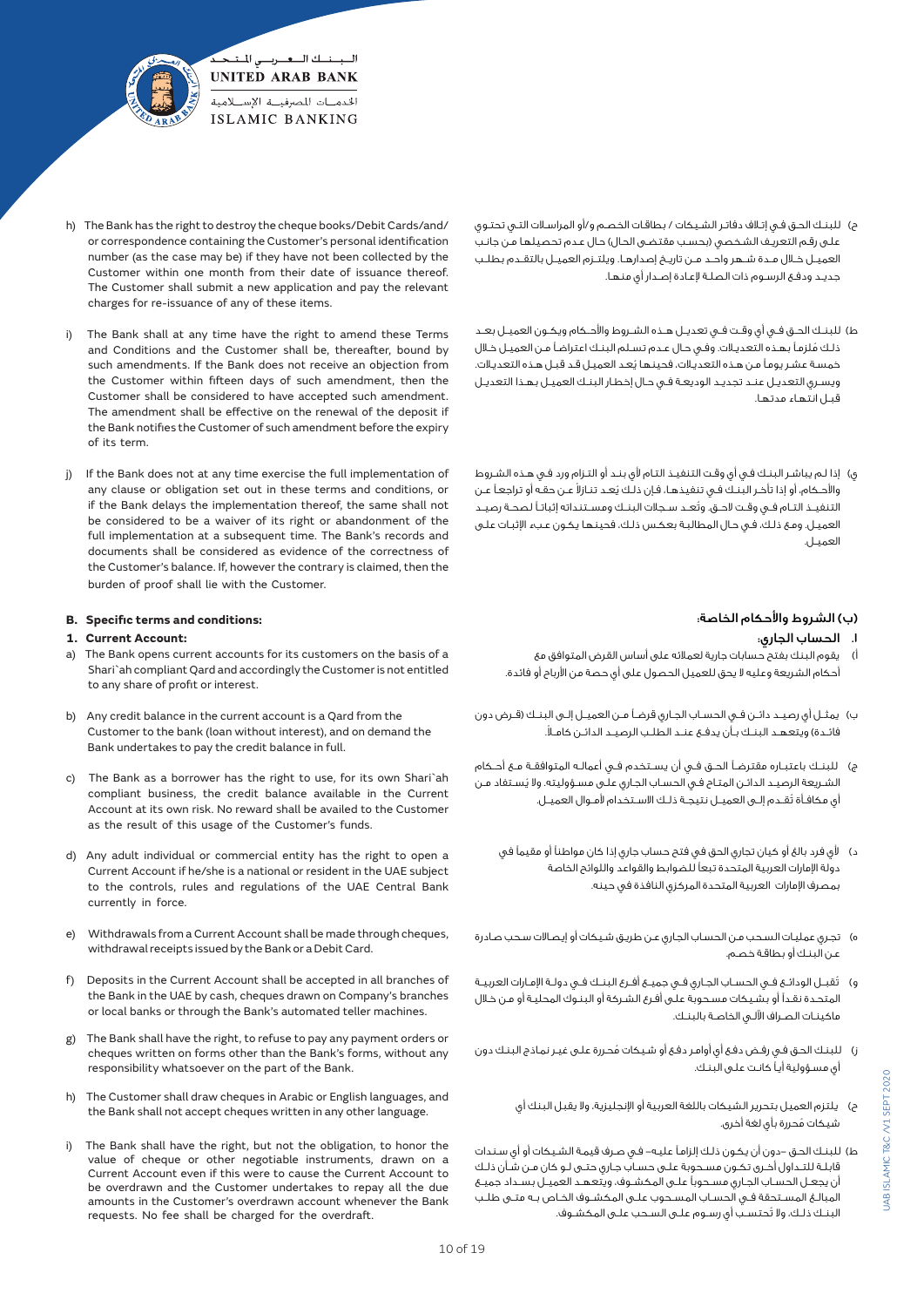

- j) The Bank shall have the right to refuse to pay the value of the cheques, withdrawals and payment orders drawn on the Current Account if the credit balance in the Current Account is not sufficient, even if the Customer has credit balance in any other Accounts with the Bank, unless the Customer authorizes the Bank in writing to pay the value of such cheques, or any other withdrawals from any of the Customer's other Accounts with the Bank no later than one working day prior to such payment.
- k) The Bank may accept from the Customer any stop payment of cheque in case it is lost, or in other circumstance as shall be allowed by law and agreed by the Bank. However, the Customer will bear any loss, damage and cost (including legal cost) due to these incidents.
- l) The Customer shall take due care of the cheque book, and shall bear full responsibility for it. The Customer shall not give any of his/her cheque books to any third parties. The Customer shall immediately inform the Bank in writing, upon the loss or theft of a cheque book, in the absence of which otherwise the Customer shall bear all the consequences in cases of its misuse.
- m) The Bank has the right to refuse issuing a cheque book to the Customer, without giving any reason thereof.
- n) The Bank has the right to close the Current Account and to cause the Customer's name to be blacklisted in accordance with the regulations of the UAE Central Bank in force from time to time without any prior notification. The customer has the right to know the reasons for such action.
- o) The Bank does not accept any responsibility in the event of a postdated cheque being inadvertently or otherwise honored before the due date.
- p) The total amount of cheques drawn on the Current Account but not yet presented for payment must not, at any time, exceed the credit balance on the Current Account and funds available for withdrawal. The Bank is not obliged to honor cheques drawn against unrealized or non-cleared payments into the Current Account. In addition to the other rights of the Bank hereunder, the Bank will in accordance with the Bank's prevalent policy levy a charge for any cheque that is returned unpaid for lack of funds.

#### **2. Savings and Investment Account:**

- a) Savings and Investment Accounts shall be opened on the basis of Mudarabah contract. The Customer (being the fund owner or "Rab al Maal") shall authorize the Bank (being the "Mudarib") to invest the Customer's funds according to the principles of Islamic Shari`ah in such manner as the Bank, in its absolute discretion, deems fit.
- b) As per the UAE Central Bank regulation, the Bank shall not issue a cheque book to Mudaraba Term Investment account holders, and the Customer shall not be entitled to issue payment orders drawn on his Account.
- c) The Bank shall issue a Debit Card to the Savings Account holders. In the case of investment accounts, the standard cash withdrawal slips available at the Bank premises must be used in making all withdrawals from the Account.
- d) The Bank as a Mudarib shall invest the funds standing in the credit balance of the saving and Investment Accounts (the "Mudaraba Funds") on the basis of the minimum monthly balance available in these Accounts less the legal liquidity reserve.
- ى) للبنـك الحـق فـى رفـض دفـع قيمـة الشـيكات وعمليـات السـحب وأوامـر الدفـع المسـحوبة علـى الحسـاب الجـاري إذا لـم يكـن الرصيـد الدائـن فـي الحسـاب الجـاري كافيـً حتـى ولـو كان لـدى العميـل رصيـد كاف فـى أي حسـابات أخـرى لـدى البنـك مـا لـم يُفـوض العميـل البنــك خطيــً بدفــع قيمــة هــذه الشــيكات أو أي عمليــات ســحب أخــرى مــن حســابات العميــل األخــرى لــدى البنــك بمــا ال يزيــد علــى مــرور يــوم عمــل واحــد قبــل ذلــك الدفــع.
- ك) يجـوز للبنـك أن يقبـل مـن العميـل إيقـاف صـرف أي شـيك فـي حـال فقدانـه أو فـي أحـوال أخــرى يســمح بهــا القانــون وعلــى النحــو الــذي يوافــق عليــه البنــك. ومــع ذلــك، يتحمــل العميــل أي خسـارة أو ضـرر أو تكلفــة (بمـا فــى ذلــك التكاليــف القانونيــة) الناتجــة عــن هــذه الوقائــع.
- ل) يولي العميل العناية التامة بدفتر الشيكات ويتحمل المسؤولية الكاملة بشـأنه. وال يقـدم العميـل أي مـن دفاتـر الشـيكات الخاصـة بـه/ بهـا ألي مـن الغيـر. ويخطـر العميـل البنـك خطيـً فـور فقـدان أو سـرقة دفتـر شـيكات. وفـي حـال عـدم اإلخطـار أو غيـر ذلـك يتحمـل العميـل جميـع التبعـات فـي حـال إسـاءة االسـتخدام.
	- م) يحق للبنك أن يرفض إصدار أي دفتر شيكات للعميل دون حاجة لإبداء أي سبب لذلك.
- ن) يحـق للبنــك إغــلق الحسـاب الجـاري وإدراج اســم العميــل فــي القائمـة الســوداء طبقـاً للوائـح مصـرف اإلمـارات العربيـة المتحـدة المركـزي السـارية مـن حيـن دون حاجـة الـى ايـة اخطــار. ويحــق للعميــل معرفــة أســباب اتخــاذ هــذا اإلجــراء.
- س) لا يقبـل البنـك أي مسـؤولية فـي حـال صـرف الشـيك المؤجـل الدفـع دون قصـد أو قبـل تاريـخ اسـتحقاقه.
- ع) لا يزيــد إجمالــي مبلــغ الشـيـكات المســحوبة علــى الحسـاب الجـاري التــي لــم تُقــدم بعــد للصـرف فـي أي وقـت - الرصيـد الدائـن بالحسـاب الجـاري واألمـوال المتوافـرة للسـحب. وال يلتـزم البنـك بدفـع شـيكات مسـحوبة مقابـل دفعـات غيـر مسـتحقة أو لـم يتـم تسـويتها بالحسـاب الجـاري. ويفـرض البنـك عـاوة علـى الحقـوق األخـرى للبنـك بموجـب ذلـك وطبقـً لسياسـة البنـك السـارية رسـومًا علـى أي شـيك مرتـد نتيجـة لعـدم توافـر أمـوال.

# .2 حساب التوفير واالستثمار:

- ُ أ( تفتـح حسـابات التوفيـر واالسـتثمار علـى أسـاس عقـد المضاربـة. يفـوض العميـل )كونـه صاحـب المـال أو «رب المـال») البـنـك (كونـه المضـارب) للاسـتثمار فـي أمـوال العميـل طبقـًا لمبــادئ الشــريعة اإلســامية المقــررة علــى النحــو الــذي يــراه البنــك مالئمــً وفــق تقديــره المطلـق.
- ب) لا يصـدر البنـك وفقـاً للائحة مصـرف الإمارات العربيـة المتحـدة المركـزي أي دفتـر شـيكات ألصحـاب حسـابات اسـتثمار المضاربـة ألجـل وال يحـق للعميـل إصـدار أوامـر بالدفع مسـحوبة على حسـابه.
- ج) يصــدر البنــك بطاقــة خصـم لأصحـاب حسـابات التوفيــر. وبالنسـبة لحسـابات الاســتثمار، فيجــب اســتخدام قســائم الســحب النقــدي الموحــدة المتوفــرة فــي مبانــي البنــك عنــد إجــراء جميــع عمليــات الســحب مــن الحســاب.
- د( يســتثمر البنــك كونــه مضاربــً األمــوال التــي فــي الرصيــد الدائــن لحســابات التوفيــر والاسـتثمار («أمـوال المضاربـة») علـى أسـاس الحـد الأدنـى للرصيـد الشـهري المتـاح فـي هــذه الحســابات مخصومــً منهــا احتياطــي الســيولة القانونــي.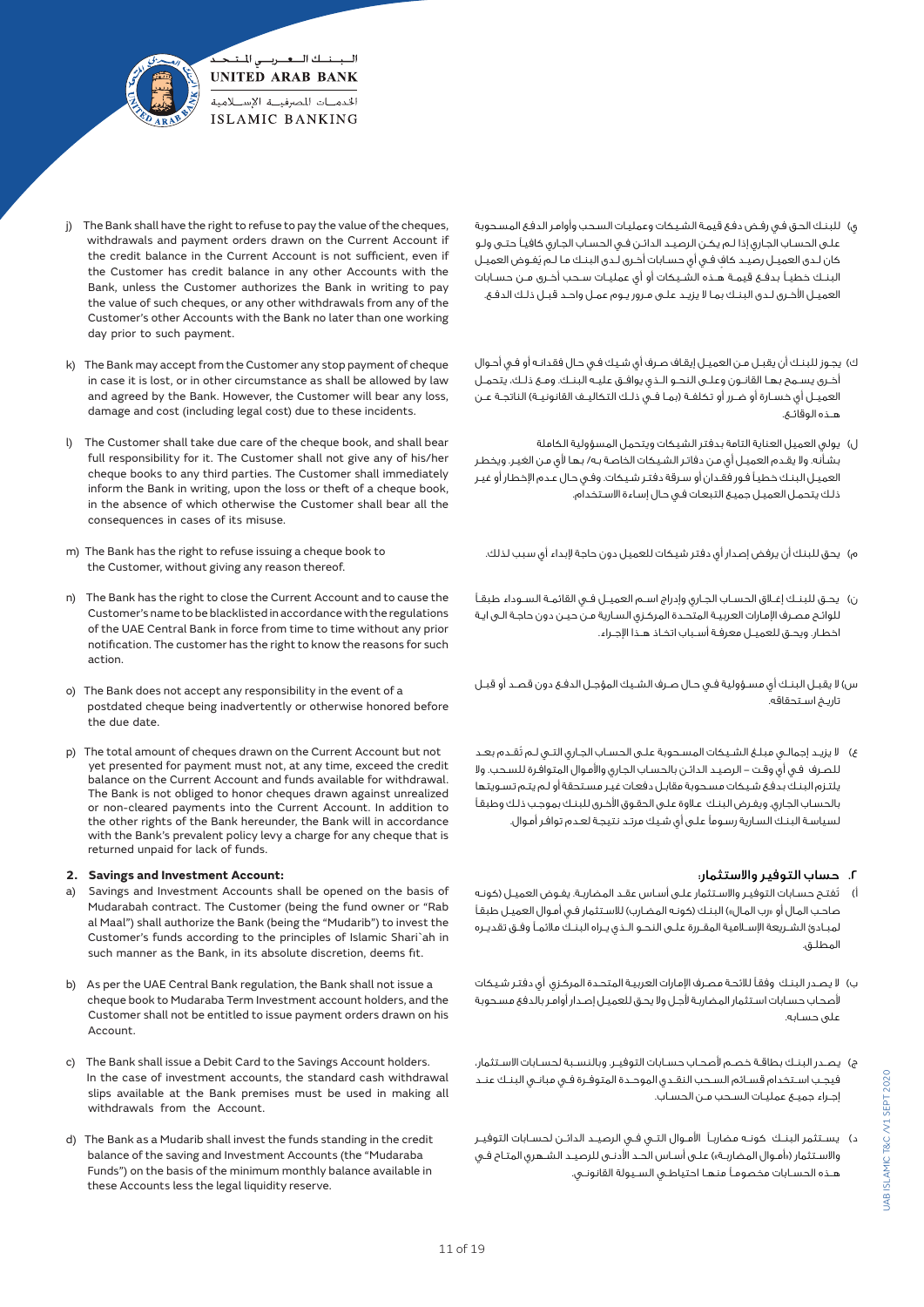

- e) The Mudaraba Funds shall be placed in a joint investment pool with the Bank funds and shall be managed and invested by the Bank on an unrestricted basis in accordance with the principles of the Islamic Shari`ah.
- f) The net profits accruing from the investments shall be allocated to the various fund Categories in proportion to their respective contributions to such joint investment pool.
- h) The Bank as Mudarib shall be entitled to a pre-determined percentage of the realized net profit arising from the investments of the Mudaraba Funds as the Mudarib share of profit. The Bank's share of profits and any variations thereof shall be determined by the Bank's management and shall be notified/displayed at the Bank's head office and its branches from time to time.
- i) Profits shall be calculated at the end of every Gregorian calendar quarter on the basis of constructive liquidation and customer's share of profit shall be credited to his savings or current accounts (as instructed by customer) in the subsequent month. Each subsequent period shall be considered a new Mudaraba on the same terms as agreed before, and the customer shall be considered agreeing to the renewal of the investment at its maturity date unless the bank receives a written notification four days before maturity date to the contrary of that.
- j) If the customer decides to withdraw his balance in the investment account before maturity and he received profits for past distribution terms as per contractual maturity, then the bank has the right to adjust the profits of such customer equating them with the profits of similar maturity. The adjustment amount, deducted from the account balance, shall be credited to the Mudaraba pool.
- k) The Customer authorises the Bank as Mudarib to deduct, if required, a certain percentage of the net profit from the share of the investors in the joint investment pool to manage any risk of loss encountered by the Customers in relation to the Mudaraba Accounts and/or a percentage of the aggregate of the Mudaraba profits for purpose of stabilization of Mudaraba returns. Such funds shall be deducted, held and disbursed only upon instruction and prior approval of the Shari`ah Supervisory Board of the Bank.
- **l) In the case of an Investment Account, the following additional conditions shall apply:**
- a) The Customer shall select a fixed term of [one], [three], [six] or [twelve] months or any other term as shall be specified by the Customer in the Account Opening Form (the "Mudaraba Term Period"), provided that the minimum fixed term shall be one (1) month;
- b) In the event the Customer wishes to make a withdrawal from the investment Account prior to the expiry of the Mudaraba Term Period the following additional conditions shall apply:
- i) The Customer shall give seven (7) days advance notice in writing of such intended withdrawal;
- ii) Only the whole (and not part) of the Mudaraba Funds may be withdrawn;
- iii) The Customer is not entitled to profits if he withdraws his investment in less than a month and he has not been exposed to loss.
- c) Withdrawals of deposits exceeding UAE Dirham 1 million shall require 24 hours prior notice to the Bank;
- ه) توضـع أمـوال المضاربـة فـي صنـدوق اسـتثمار مشـترك مـع أمـوال البنـك ويديـره البنـك ويسـتثمره علـى أسـاس غيـر مقيـد وفقـً لمبـادئ الشـريعة اإلسـامية.
- ُ و( يخصــص صافــي األربــاح العائــدة مــن االســتثمارات فــي فئــات الصناديــق المختلفــة بمــا يتناســب مــع مســاهماتهم فــي صنــدوق االســتثمار المشــترك هــذا.
- ح) يحــق للبنــك كونــه مضاربــاً الحصــول علــى نســبة محــددة مســبقاً مــن صافــى الربــح المحقــق الناتــج عــن عمليــات االســتثمار فــي أمــوال المضاربــة باعتبــاره ذلــك حصــة أربــاح المضــارب. وتحــدد إدارة البنــك حصــة البنــك فــي األربــاح وأي تغييــرات بهــا ويتــم اإلخطــار بهــا / عرضهــا فــي المركــز الرئيســي للبنــك وفروعــه مــن حيــن آلخــر.
- ط) تُحتســب الأربــاح فــى نــــايــة كل ربــع ســنـة ميــلادي علــى أســاس التـصفيــة التقديريــة ُوتضـاف حصـة العميـل مـن األربـاح فـي حسـابات التوفيـر أو الحسـابات الجاريـة الخاصـة بـه (حسـب تعليمـات العميـل) فــي الشــهر التالـي. وتكـون كل مـدة تاليـة مضاربـة جديـدة ُ بنفـس الشـروط المتفـق عليهـا مـن قبـل، ويعـد العميـل موافقـً علـى تجديـد االسـتثمار فــي تاريــخ االســتحقاق، مــا لــم يتلــق البنــك إخطــارًا خطيــً - قبــل أربعــة أيــام مــن تاريــخ االســتحقاق يفيــد خــاف ذلــك.
- ي) فـي حـال قـرر العميـل سـحب رصيـده فـي حسـاب الاسـتثمار قبـل الاسـتحقاق وحصـل علـى أربـاح عـن مـدد التوزيـع السـابقة حسـب االسـتحقاق التعاقـدي، يحـق حينهـا للبنـك تسـوية ُ أربــاح ذلــك العميــل وفقــً لألربــاح التــي تكــون لهــا نفــس آجــال االســتحقاق. ويقيــد مبلــغ التسـوية المخصـوم مـن رصيـد الحسـاب باإلضافـة علـى صنـدوق المضاربـة.
- ك) يفـوض العميــل البنــك كونــه مضاربــاً فــى خصــم عنــد االقتضـاء نســبة محــددة مــن صافـي الربـح مـن حصـة المسـتثمرين فـي صنـدوق االسـتثمار المشـترك إلدارة أي مخاطـر خســارة قــد يتعــرض لهــا العمــاء فيمــا يتعلــق بحســابات المضاربــة و/ أو نســبة مــن إجمالــي أربــاح المضاربــة لغــرض اســتقرار عوائــد المضاربــة. وال يتــم خصــم هــذه األمــوال وحفظهــا وصرفهــا إال بإيعــاز وموافقــة مســبقة مــن هيئــة الرقابــة الشــرعية للبنــك.

## **ل( بالنسبة لحساب االستثمار، تسري الشروط اإلضافية اآلتية:**

- أ) يحـدد العميـل مـدة محـددة [شـهر] أو [ثلاثـة] أو [سـتة] أو [اثنـى عشـر] شـهر أو أي مـدة أخـرى حسـبما يحـدد العميـل فـي اسـتمارة فتـح الحسـاب (مـدة أجـل المضاربـة)، شـريطة أن يكـون الحـد األدنـى للمـدة المحـددة شـهر )1( واحـد.
- ب) فـي حـال رغـب العميـل فـي إجـراء سـحب مـن حسـاب الاسـتثمار قبـل انتهاء مـدة أجـل المضاربــة تســري الشــروط اإلضافيــة اآلتيــة:
	- ا) يقدم العميل إخطاراً خطياً في غضون سبعة (٧) أيام بهذا السحب المقرر؛
		- 2( سحب أموال المضاربة بالكامل فقط )وليس جزءًا منها(؛
- 3( ال يسـتحق العميـل أرباحـً فـي حـال قيامـه بسـحب اسـتثماراته فـي أقـل مـن شـهر دون أن يكـون قـد تعـرض للخسـارة.
- ج) تتطلـب عمليـات سـحب الودائـع التــي تزيــد قيمتهـا عـن ۱ مليـون درهـم إماراتـي إخطـار البنــك إخطــارًا مســبقًا مدتــه 24 ســاعة؛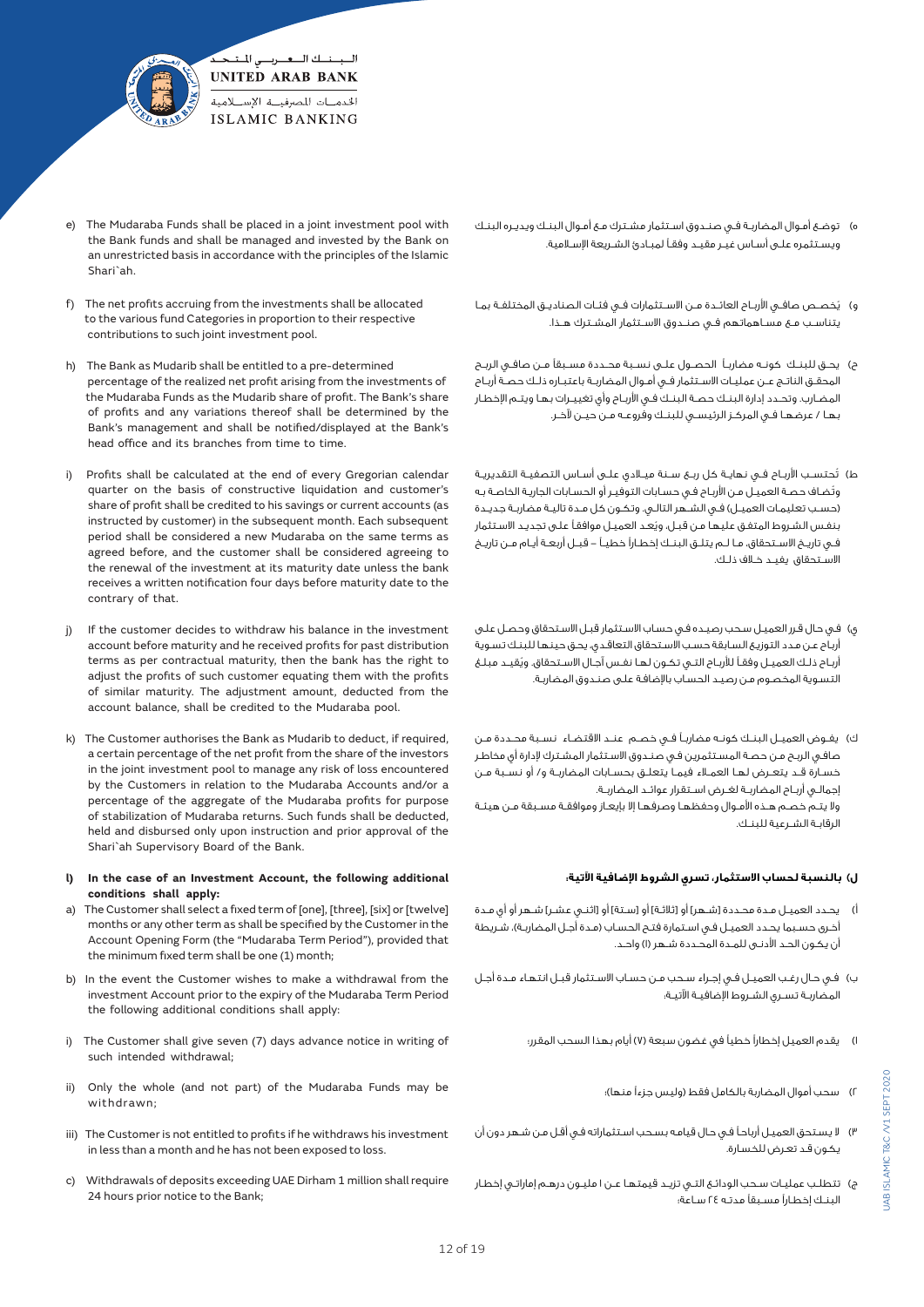

- d) The official currency for Saving and Investment Accounts is the Emirates Dirham. If a customer deposits funds in other currencies the Bank will apply the exchange rate prevailing on the day the deposit is made.
- e) The minimum limit for accepting the Mudaraba Funds in other currencies shall be defined by the Bank from time to time. The foreign currency investment accounts shall be invested in the same currency in a separate pool in order for each pool to bear its FX risks.
- f) Unclaimed profit amount on a Mudarabah deposit will remain in a non-distributable charity account for a period of 1 year. At the end of this period if the amount has not been claimed by the customer, then it will be given to a charity selected by the Bank.

#### **c) Debit Card (where applicable):**

 In the event the Bank issues a Debit Card to the Customer, the following terms shall apply:

- a) Debit Card shall be issued to individual Customers and not corporate Customers. Debit cards will be issued to the corporate client only once requested by the approved signatory authority Via duly notarized power of attorney signed by the current shareholders' as per the valid Trade license the information of name to be embossed on the debit card.
- b) The Debit Card is issued at the discretion of the Bank and will at all times remain the property of the Bank. The Customer shall surrender the Debit Card upon closure of the Account or upon demand by the Bank.
- c) It is a condition of issue and use that the Debit Cardholder maintains an Account with the Bank at a branch of the Bank in the UAE.
- d) The Debit Card is issued for use only on electronic machines capable of accepting VISA/ELECTRON/NSWITCH/UAE SWITCH Cards and/ or MAESTRO/CIRRUS/NSWITCH/UAE SWITCH Cards for the Bank account holders and so authorized and may not be used to obtain credit of any description on the strength of the Debit Card.
- e) The Debit Card is issued entirely at the risk of the Customer who shall indemnify the Bank for all loss or damage howsoever caused resulting from the use of the Debit Card.
- f) The Customer undertakes not to disclose his/her personal identification number ("PIN") to any other person. In the event of the PIN becoming known to someone other than the Customer, that person may be treated by the Bank as an acting agent of the Customer and the Customer shall indemnify the Bank against all loss or Costs (including legal costs/fees) which may occur as a result of the PIN becoming known.
- g) The Customer shall take every possible care to prevent the Debit Card from being lost, mislaid or stolen and shall not pass the Debit Card to any other person.
- h) The Customer shall notify the Bank immediately if the card is lost, mislaid or stolen or if it comes into the hands of a third party or if the PIN is otherwise disclosed or made available to a third party.
- i) Where oral notice of loss or theft of the Debit Card is given, it must be confirmed in writing to the Customer's branch of the Bank within 48 hours of the receipt of notice.
- د( تكـون العملـة الرسـمية لحسـابات التوفيـر واالسـتثمار الدرهـم اإلماراتـي. فـي حـال قيـام العميــل بإيــداع األمــوال بعمــات أخــرى يطبــق البنــك ســعر الصــرف الســائد فــي تاريــخ اإليــداع.
- ه) يحــدد البنــك مــن حيــن لآخـر الحــد الأدنــى لقبــول أمــوال المضاربــة بعمــلات أخــرى. ُوتسـتثمر حسـابات االسـتثمار بعملـة أجنبيـة بنفـس العملـة فـي صنـدوق منفصـل حتـى يتحمــل كل صنــدوق مخاطــر العملــة الخاصــة بــه.
- و( يظـل مبلـغ الربـح غيـر المطالـب بـه الموجـود فـي إيـداع المضاربـة فـي حسـاب خيـري غيـر مــوزع لمــدة ســنة واحــدة. وفــي حــال عــدم المطالبــة بهــذا المبلــغ بنهايــة هــذه المــدة، ُيعطـى المبلـغ إلـى مؤسسـة خيريـة يختارهـا البنـك.

## **ج( بطاقة الخصم )متى انطبقت(:**

في حال أصدر البنك بطاقة خصم للعميل تسري الشروط اآلتية

- أ) تصدر بطاقة الخصم إلى العملاء الأفراد وليس العملاء الشركات. ولن تصدر بطاقات ً الخصـم للشـركة العميـل إال بنـاء علـى طلـب مـن السـلطة المفوضـة بالتوقيـع مرفـق بهـا معلومـات تتضمـن االسـم الـذي سـيتم وضعـه على بطاقـة الخصم.
	- ب) تصدر بطاقة الخصم حسب تقدير البنك وتبقى في جميع الأوقات مملوكة للبنك. ً يقوم العميل بتسليم بطاقة الخصم عند غلق الحساب أو بناء على طلب البنك.
- ج) مـن شــروط الإصــدار والاسـتخدام أن يحتفـظ صاحـب بطاقـة الخصـم بحسـاب لـدى أحـد أفــرع البنــك داخــل دولــة اإلمــارات العربيــة المتحــدة.
- د( ال تصـدر بطاقـة الخصـم إال السـتخدامها عبـر الماكينـات اإللكترونيـة التـي تقبـل بطاقـات فيـزا/ إلكتـرون/ إن سـويتش/ بطاقـات سـويتش الخاصـة بدولـة اإلمـارات العربيـة المتحـدة و/ أو بطاقات مايسترو/سـيروس/ إن سـويتش/ سـويتش الخاصة بدولة اإلمارات العربية المتحــدة لصالــح أصحــاب الحســاب البنكــي والمفوضيــن بذلــك، وال يجــوز اســتخدامها أو الحصـول علـى ائتمـان أيـً كان نوعـه اسـتنادًا إلـى بطاقـة الخصـم.
- ه) تصدر بطاقة الخصم بأكملها على مسؤولية العميل الذي يلتزم بتعويض البنك عــن جميــع الخســائر واألضراروالتكاليــف بمــا فــي ذلــك ايــة اتعــاب و/او رســوم قانونيــة وقعــت نتيجــة اســتخدام بطاقــة الخصــم.
- و) يتعهـد العميـل بعـدم الإفصـاح عـن رقـم تعريفـه الشـخصي («الرقـم السـري») لأي شـخص آخـر. وفـي حـال أصبـح الرقـم السـري معلومـً لشـخص غيـر العميـل، يجـوز معاملـة البنـك لهـذا الشـخص علـى أنـه وكيـل منـوب عـن العميـل ويعـوض العميـل البنـك عـن جميـع الخســائر والتكاليــف بمــا فــي ذلــك ايــة اتعــاب و/او رســوم قانونيــة التــي يمكــن أن تقــع نتيجـة العلـم بالرقـم السـري.
- ز( يتخـذ العميـل كل إجـراءات الرعايـة الممكنـة لمنـع فقـدان بطاقـة الخصـم أو ضياعهـا أو سـرقتها وال يمررهـا إلـى أي شـخص آخـر.
- ح) يبلــغ العميــل البنــك علــى الفــور إذا فُقــدت بـطاقــة الخصــم أو ضاعــت أو سَــرقت أو إذا وصلــت إلــى أيــدي الغيــر أو إذا تــم اإلفصــاح عــن الرقــم الســري أو توفيــره للغيــر بشــكل آخــر.
- ط) عنـد تقديـم إخطـار شـفهي بفقـدان بطاقـة الخصـم أو سـرقتها، ينبغـي التأكيـد علـي اإلخطـار خطيـً فـي فـرع البنـك الخـاص بالعميـل خـال 48 ّ سـاعة مـن تسـلم اإلخطـار.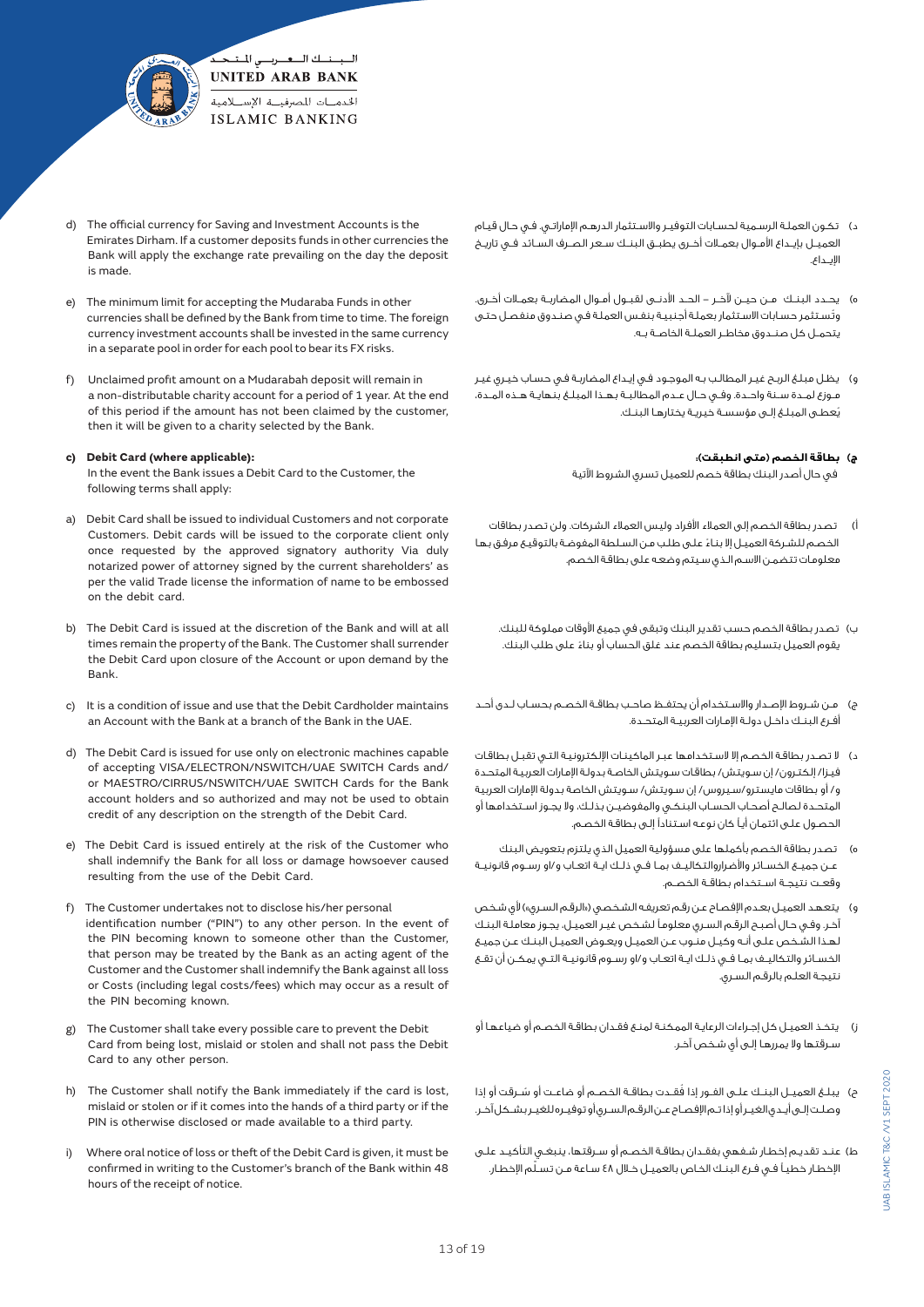

- j) The Bank shall debit the Customer's account with the amount of any withdrawal/transfer payment of telephone, water, electricity bill payment for goods and services at Point of Sales (POS) terminals, online transactions and all such payments as effected by the use of the Debit Card along with the related Bank charges.
- k) The Customer shall at all times remain liable for any transaction made by the use of the Debit Card and shall indemnify the Bank for all loss/ Costs (including legal costs/fees) howsoever caused by any unauthorized use of the Debit Card. The Bank's record of transactions processed by the Debit Card electronically or otherwise shall be conclusive and binding for all purposes and in particular for the purpose of legal evidence.
- l) The amount of any Debit Card transaction in a currency other than UAE Dirham will be converted into UAE Dirham at a rate of exchange determined by the Bank at the date when the relevant Debit Card transaction is debited to the Debit Card Account. A handling charge will be levied on all transactions processed through automated teller machines other than that of the Bank.
- m) The Customer accepts all debits made to the account arising from the use of the Debit Card without limitation (except after written notice of loss has been received and acknowledged by the Bank).
- n) The Customer shall ensure that it has sufficient funds in the Account to which the Debit Card relates before making any withdrawals. If for any reason an Account is overdrawn by the use of the Debit Card, the Customer shall be responsible for immediately making up the deficit by a direct payment or transfer of funds from any other account maintained with the bank, failure to comply with this condition shall entitle the Bank to cancel the Debit Card and/or make a transfer on the Customer's behalf (if more than one account is maintained at the Bank).
- o) The Bank reserves the right to limit the total cash sum withdrawn by the Customer during any 24 hour period and to advise the Customer of such limits from time to time.
- p) The Bank shall not be responsible for any loss or Costs (including legal costs/fees) arising directly or indirectly from any malfunction or failure of the Debit Card or the automated teller machine or the temporary insufficiency of funds in such machine.
- q) Any deposit made through the automated teller machine will be subject to verification by the Bank which shall be binding and conclusive for all purposes.
- r) The Bank shall not be liable or responsible in any way if the Telebank refuses access for any reason whatsoever and the Bank has the absolute right at any time and without prior notice to modify, withhold, suspend, withdraw or cancel any or all of the services under such system.
- s) The Customer shall not disclose the PIN to anyone. If in any case the PIN is disclosed, the Bank shall not be held responsible or liable for any acts, transactions or any illegal or incapacitated acts carried out prior to receipt of the written notice thereof.
- ي( يخصـم البنـك مـن حسـاب العميـل مبلـغ أي سـحب/ تحويـل ومبلـغ دفعـة فواتيـر الهاتـف والميـاه والكهربـاء وكذلـك دفعـة البضائـع والخدمـات فــى نقطـة البيــع والمحطـات والمعامـات عبـر اإلنترنـت وجميـع الدفعـات المتأثـرة باسـتخدام بطاقـة الخصـم باإلضافـة إلـى رسـوم البنـك ذات الصلـة.
- ى) يظـل العميـل فـي جميـع الأوقـات مسـؤولا عـن أي معاملـة تتـم باسـتخدام بطاقـة الخصـم ويعــوض البنــك عــن جميــع الخســائر/ والتكاليــف بمــا فــي ذلــك ايــة اتعــاب و/او رســوم ُ قانونيـة كيفمـا وقعـت نتيجـة اسـتخدام بطاقـة الخصـم غيـر المصـرح بـه. ويكـون سـجل البنـك بالمعامـات التـي تتـم مـن خـال بطاقـة الخصـم إلكترونيـً أو خالفـه قاطعـً وملزمـً لجميـع األغـراض وبغـرض اإلثبـات القانونـي بشـكل خـاص.
- ُ ل( يحــول مبلــغ أي معاملــة بعملــة غيــر الدرهــم اإلماراتــي مــن خــال بطاقــة الخصــم إلــى الدرهــم اإلماراتــي بســعر صــرف يحــدده البنــك فــي تاريــخ خصــم معاملــة بطاقــة الخصــم ُ ذات الصلــة مــن حســاب بطاقــة الخصــم. وتفــرض رســوم مناولــة علــى جميــع المعامــات التــي تتــم مــن خــال ماكينــات الصــراف اآللــي غيــر ماكينــات الصــراف اآللــي الخاصــة بالبنــك.
- م) يقبـل العميـل جميـع الخصومـات المُقيـدة علـى الحسـاب والناشـئة عـن اسـتخدام بطاقـة الخصـم دون الحـد (إلا بعـد تسـلّم البنـك للإخطـار الخطـى بالفقـدان وإقـراره بـه).
- ن) يتأكـد العميـل مـن امتلاكـه للأمـوال الكافيـة فـي الحسـاب الخـاص ببطاقـة الخصـم قبـل القيـام بـأي عمليـات سـحب. وإذا كان الحسـاب مكشـوف ألي سـبب عنـد اسـتخدام بطاقـة الخصــم، يتحمــل العميــل مســؤولية ســد العجــز علــى الفــور مــن خــال دفعــة مباشــرة أو تحويــل أمــوال مــن أي حســاب آخــر يمتلكــه لــدى البنــك. وعجــز العميــل عــن االمتثــال لهـذا الشـرط يعطـي الحـق للبنـك بإلغـاء بطاقـة الخصـم و/ أو القيـام بتحويـل نيابـة عـن العميـل (إذا كان يملـك أكثـر مـن حسـاب واحـد فـى البنـك).
- س) يحتفـظ البنـك بحـق تحديـد إجمالـى المبلـغ النقـدى الـذي يسـحبه العميـل خـلال أي فتـرة قدرهـا 24 سـاعة وبإبـاغ العميـل بهـذه الحـدود مـن حيـن إلـى آخـر.
- ع) لا يتحمــل البنــك مســؤولية أي خسـارة أو ضــرر ينشــأ بشـكل مباشـر عـن الله عــر مباشــر عـن أي عطــل أو فشــل فــي بطاقــة الخصــم أو ماكينــة الصــراف اآللــي أو عــدم كفايــة األمــوال بشـكل مؤقـت فـي تلـك الماكينـة.
- ف) تخضـع أي وديعـة تتـم مـن خـلال ماكينـة الـصـراف الآلـي لاعتمـاد البنـك الـذي يكـون ملزمـاً وقاطعـً لجميـع األغـراض.
- ص) لا يتحمـل البنـك المسـؤولية أو الالتـزام بـأي شـكل إذا رفضـت خدمـة الفيـزا عبـر الإنترنـت (التيلــي بنــك) دخولـه لأي سـبب كان ويتمتـع البنــك بالحـق المطلـق فـي أي وقـت ودون ُ تقديـم إخطـار مسـبق فـي تعديـل أي مـن الخدمـات فـي هـذا النظـام أو حجبهـا أو وقفهـا أو سـحبها أو إلغائهـا.
- ق) لا يفصـح العميــل عــن الرقـم الســري لأي شـخص. وإذا أفصـح عــن الرقـم الســري فــي أي حـال، ال يتحمـل البنـك المسـؤولية أو االلتـزام عـن أي تصـرف أو معاملـة أو أي تصرفـات غيـر ّ قانونيـة أو مـن غيـر ذي األهليـة تمـت قبـل تسـلم اإلخطـار الخطـي بهـا.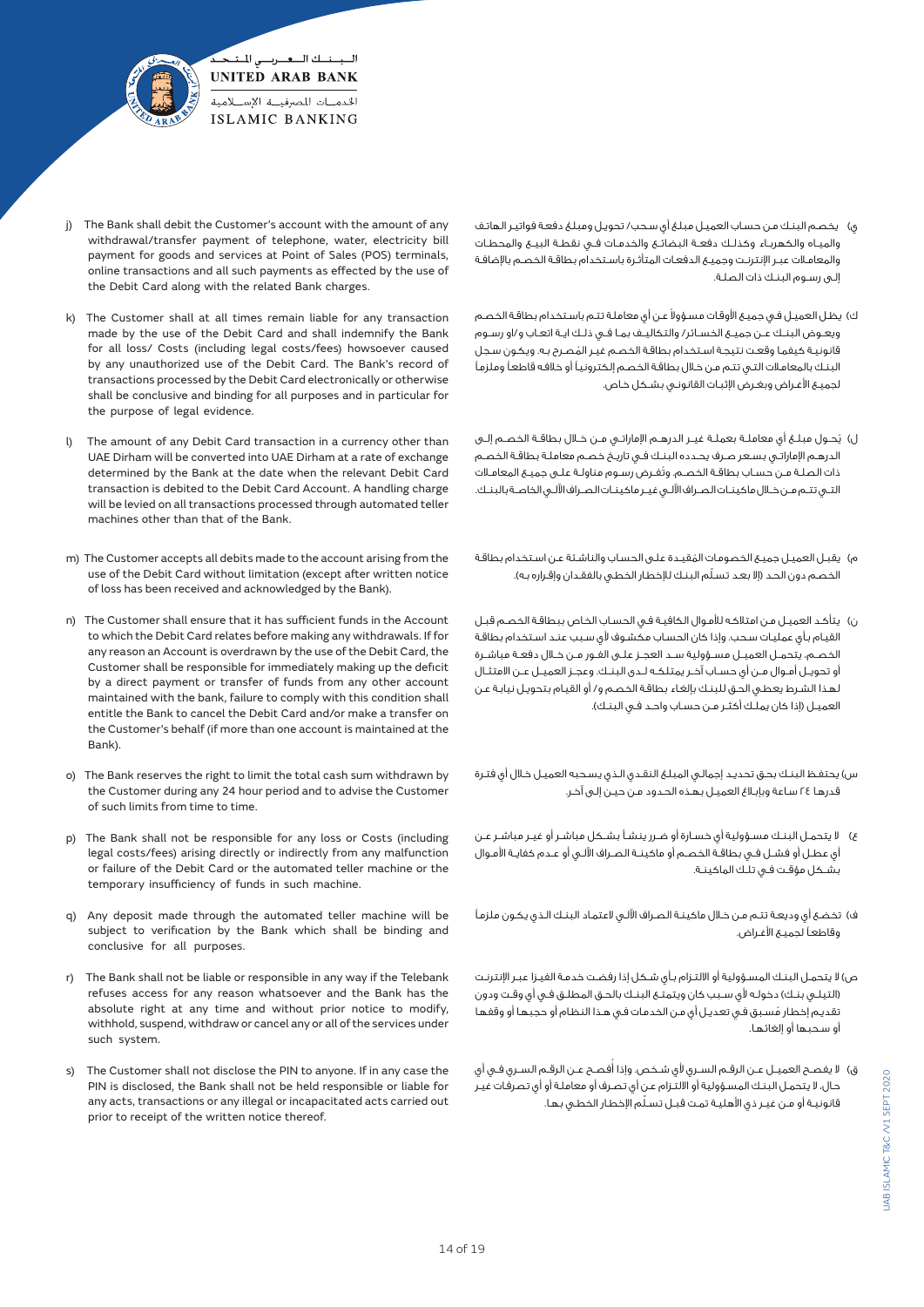

- **d) Telephone banking services (where applicable):** In the following conditions, "Subscriber" means the Customer to whom the above service is provided. Where the service mandate is signed by more than one individual, they shall be jointly and severally bound by these conditions.
- a) The Subscriber should maintain an account with the Bank at any branch of the Bank in the UAE. In the event of the account being closed for any reason the service shall immediately cease.
- b) The Bank reserves the right to refuse an application and may, at its sole discretion, withdraw at any time all rights and privileges pertaining to the service.
- c) The service is provided entirely at the risk of the Subscriber who shall indemnify the Bank for all loss or damage howsoever caused resulting from the use of the service.
- d) The Subscriber should not disclose his/her telephone PIN to any other person. In the event of the telephone PIN becoming known to someone other than the Subscriber, that person may be treated by the Bank as an acting agent of the subscriber and the subscriber shall indemnify the Bank against all loss or Costs (including legal costs/fees) which may occur as a result of the telephone PIN becoming known.
- e) The Subscriber hereby irrevocably and unconditionally without any right of objection accepts all debts made to the account arising from the use of the service, without limitation.
- f) The Subscriber shall ensure sufficient drawing power in the account to which the service relates before making any transfer. If for any reason an account is overdrawn by the use of the service, the Subscriber shall be responsible for immediately making up the deficit by a direct payment or transfer of funds from any other account maintained with the Bank. Failure to comply with this condition shall entitle the Bank to cancel the service and/or make a transfer on the Subscriber's behalf (if more than one account is maintained at the Bank).
- g) The funds transfer service is restricted for transfer from one account to another of the same Subscriber and is subject to such limits as may be advised by the Bank from time to time.
- h) The Bank shall not be responsible for any loss or damage arising directly or indirectly from any malfunction or failure of the service.
- The Bank shall not be responsible for any erroneous payments to utility bank or credit card institution(s) arising out of wrong input of consumer/card number by the Subscriber. The Bank shall not be responsible for any mistake or omission caused by the service and/or any delay by the Bank due to reasons beyond its control.
- j) In the event of part payment of the bill, the utility bank may use its power to discontinue the utility service in which event the Bank or the utility bank will not be responsible therefore in any way.
- k) Where the service is made available to an account with the Bank in two or more names, it is acknowledged that, irrespective of whether the mode of operation of such account is joint or several, the service may only be used by one Subscriber acting alone.

# **د( الخدمات البنكية عبر الهاتف )متى انطبقت(:**

فـي الشـروط الآتيـة، «المشـترك» هـو العميـل المُقدمـة لـه الخدمـة الـواردة أعـلاه. وإذا وقـع علــى تفويــض الخدمــة أكثــر مــن فــرد واحــد فيلتزمــون متكافليــن ومتضامنيــن بهــذه الشـروط.

- أ) ينبغــى علــى المشــترك الاحتفــاظ بحســاب لــدى البنــك فــى أي فــرع بالإمــارات العربيــة المتحــدة. وفــي حــال إغــاق الحســاب ألي ســبب تتوقــف الخدمــة علــى الفــور.
- ب( يحتفــظ البنــك بحقــه فــي رفــض أي طلــب ويجــوز لــه، وفقــً لتقديــره وحــده، فــي أي وقــت ســحب جميــع الحقــوق واالمتيــازات المتعلقــة بالخدمــة.
- ج) تُقــدم الخدمــة بأكملهــا علــى مســؤولية المشــترك الــذي يعــوض البنــك عــن جميــع الخسـائر والتكاليـف بمـا فـي ذلـك ايـة اتعـاب و/او رسـوم قانونيـة كيفمـا وقعـت نتيجـة اســتخدام الخدمــة.
- د( ال ينبغــي علــى المشــترك أن يفصــح عــن الرقــم الســري الخــاص بهاتفــه إلــى أي شــخص. وفـي حالـة أصبـح الرقـم السـري الخـاص بهاتفـه معلومـً لشـخص غيـر المشـترك، يجـوز معاملـة البنـك لهـذا الشـخص علـى أنـه وكيـل منـوب عـن المشـترك ويعـوض المشـترك البنـك عـن جميـع الخسـائر والتكاليـف بمـا فـي ذلـك ايـة اتعـاب و/او رسـوم قانونيـة التـي يمكـن أن تقـع نتيجـة العلـم بالرقـم السـري للهاتـف.
- ه) يقبــل المشـترك دون رجعـة ودون شــروط ودون أي حــق للاعتــراض جميــع الديــون علــى الحســاب والناشــئة مــن اســتخدام الخدمــة دون حصــر.
- و( يضمــن المشــترك صالحيــة الســحب الكافيــة فــي الحســاب الــذي تتعلــق الخدمــة بــه قبـل القيـام بـأي سـحب. وإذا كان الحسـاب مكشـوفًا ألي سـبب عنـد اسـتخدام الخدمـة، فيتحمـل المشـترك مسـؤولية سـد العجـز علـى الفـور مـن خـال دفعـة مباشـرة أو تحويـل أمـوال مـن أي حسـاب آخـر يمتلكـه لـدى البنـك. وعجـزه عـن االمتثـال لهـذا الشـرط يعطـي الحـق للبنـك بإلغـاء الخدمـة و/ أو القيـام بتحويـل نيابـة عـن المشـترك )إذا كان يملـك أكثـر مـن حسـاب واحـد فـي البنـك(.
- ُ ز( تقيــد خدمــة تحويــل األمــوال مــن حســاب إلــى آخــر مــن جانــب المشــترك ذاتــه وتخضــع للحــدود التــي يجــوز للبنــك اإلشــعار بهــا مــن حيــن إلــى آخــر.
- ح) لا يتحمـل البنـك مسـؤولية أي خسـارة أو ضـرر ينشـأ بشـكل مباشـر أو غيـر مباشـر عـن أي قصـور وظيفـي أو عطـل فـي الخدمـة.
- ط) لا يتحمـل البنـك مسـؤولية أي مدفوعـات تتـم بالخطـأ إلـى المؤسسات البنكيـة للمرافـق أو مؤسســات بطاقــات االئتمــان نتيجــة اإلدخــال الخاطــئ لرقــم المتعامــل/ البطاقــة مــن قبـل المشـترك. وال يتحمـل البنـك مسـؤولية أي خطـأ أو إغفـال نتـج عـن الخدمـة و/ أو أي تأخيـر مـن جانـب البنـك ألسـباب خارجـة عـن إرادتـه.
- ى) فــي حــال ســداد الفاتــورة بشــكل جزئــي، يجــوز لبنــك المرافــق اســتخدام صلاحيتــه فــي وقـف خدمـة المرافـق وال يتحمـل البنـك أو بنـك المرافـق فـي هـذه الحالـة مسـؤولية عـن ذلـك بـأي شـكل.
- ك( عندمـا تتوافـر الخدمـة لحسـاب لـدى البنـك باسـمين أو أكثـر، يتـم اإلقـرار بجـواز اسـتخدام الخدمــة فقــط مــن خــال مشــترك واحــد يتصــرف وحــده ســواء كان وضــع تشــغيل هــذا الحســاب مشــترك أو فــردي.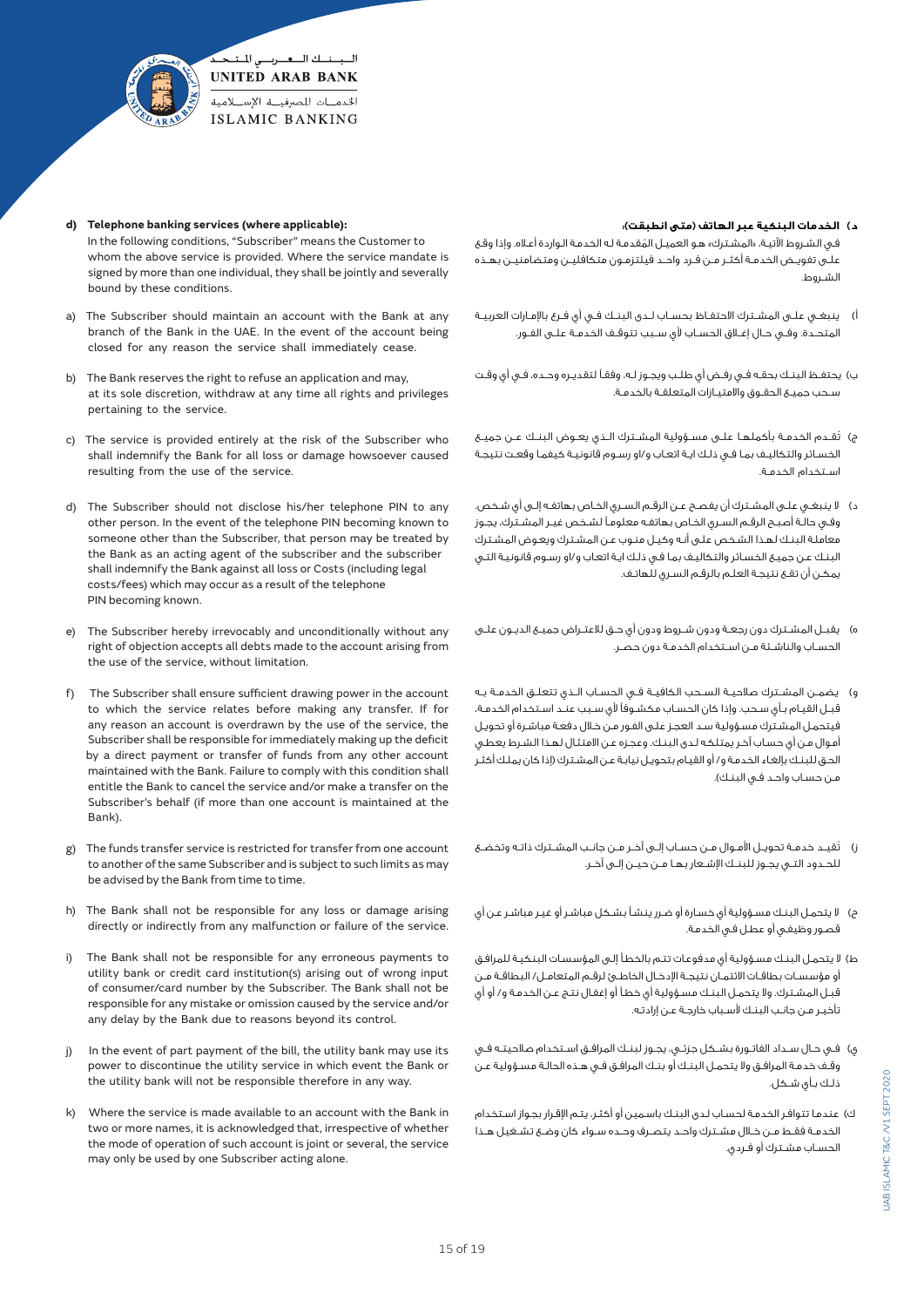

**e) Telebanking/IVR/ Customer Service Unit (where applicable):** These terms and conditions govern the services offered through Self

Service Banking at the Banking and the call center provided by the Bank. The following shall have the definitions ascribed to them:

# **Instructions:**

 Means the instructions given or purported to be given by the Customer to the Bank via the call center or automated self-service and also includes any other written or verbal instruction issued or purported to have been issued by the Customer to the Bank and the same are irrevocable and binding on the Customer upon receipt by the Bank.

#### **IVR:**

 Means interactive voice response, which is the machine that the Customer interacts with using the Self Service banking, and which responds to and will accept touchtone evidence Instructions.

#### **Self Service Banking:**

Means any or all of the banking services offered by the Bank, which can be availed by the Customer via a telephone and the automated interactive voice response machine.

#### **Debit PIN:**

 Means Debit Card Personal Identification Number issued by the Bank to the Customer to verify the identity of the Customer and for the Customer to authorize transactions via call center or ATM machine.

#### **Phone PIN:**

 Means the telephone personal identification number selected by the Customer to verify the identity of the Customer and for the Customer to authorize transactions via the call center or the Self Service Banking.

- a) In the event of unauthorized disclosure of the Debit Card PIN or Phone PIN, the Customer shall immediately notify the Bank. The time at which the Bank received the aforementioned information or Instructions will be determined and certified solely by the Bank and such determination shall be binding and conclusive on the Customer. The Bank reserves the right to ask for writtenconfirmation.
- b) The Customer shall be solely responsible for ensuring that the Debit Card PIN or Phone PIN and any other information that may be communicated to the Customer in this regard by the Bank is fully secured and is not disclosed to any unauthorized persons or third parties. The customer service representatives are NOT authorized to receive the detail of any Phone PIN or Debit Card PIN. The Debit Card PIN or Phone PIN will only need to be disclosed via touch-tone telephone while using the automated IVR.
- c) The Customer should immediately inform the Bank if access to IVR is required to be blocked. The Bank reserves the right to ask for written confirmation. The Customer understands and agrees that the Bank will not be liable for any misuse by another person in such an event and for failure of the Customer to inform the Bank to block IVR access.
- d) In addition to the general terms and conditions that are applicable to use of the call center and the Self Service Banking options, the following further provisions will also apply:
- a) All transactions are charged at the normal banking rates. For details please refer to the fees and charges schedule pertaining to the different products offered by the Bank.

#### **العمالء )حيثما انطبقت(:**

تحكـم هـذه الشـروط والأحـكام الخدمات المعروضـة مـن خـلال خيـارات الخدمات البنكيـة الذاتيــة فــي العمليــات البنكيــة ومراكــز االتصــال التــي يوفرهــا البنــك. وتحمــل الكلمــات ُ اآلتيـة التعريفـات المسـندة إليهـا:

#### **التعليمات:**

ُ ي ُ قصـد بهـا التعليمـات الموجهـة أو المفـاد بتوجيههـا مـن العميـل إلـى البنـك عبـر مركـز االتصـال أو الخدمـات الذاتيـة التلقائيـة وتشـمل أي تعليمـات خطيـة أو شـفهية صـادرة أو ُمفـاد إصدارهـا مـن العميـل إلـى البنـك وتكـون ال رجعـة فيهـا وملزمـة علـى العميـل بعـد ّ تسـلم البنـك لهـا.

#### **نظام االستجابة الصوتية التفاعلية:**

ُ يقصــد بــه االســتجابة الصوتيــة التفاعليــة وهــي الماكينــة التــي يتفاعــل العميــل معهــا باســتخدام الخدمــات البنكيــة الذاتيــة والتــي تتجــاوب مــع تعليمــات اإلثبــات بنغمــات باللمــس وتقبلهــا.

## **الخدمات البنكية الذاتية:**

ُ يقصـد بهـا أي مـن الخدمـات البنكيـة التـي يعرضهـا البنـك والتـي يمكـن أن يسـتفيد بهـا العميـل عبـر الهاتـف وعبـر ماكينة االسـتجابة الصوتية التفاعليـة التلقائية.

#### **الرقم السري للخصم:**

ُ يقصـد بـه رقـم التعريـف الشـخصي لبطاقـة الخصـم التـي يصدرهـا البنـك إلـى العميـل للتحقــق مــن هويــة العميــل وحتــى يتســنى للعميــل التفويــض بإجــراء المعامــات مــن خــال مركــز االتصــاالت أو ماكينــة الصــراف اآللــي.

# **الرقم السري للهاتف:**

ُيقصــد بــه رقــم التعريــف الشــخصي للهاتــف الــذي يختــاره العميــل للتحقــق مــن هويــة العميـل، وحتـى يتسـنى للعميـل التفويـض بإجـراء المعامـات مـن خـال مركـز االتصـاالت أو الخدمــات البنكيــة الذاتيــة.

- أ) في حال الإفصاح غير المصرح به للرقم السري لبطاقة الخصم أو الرقم السري للهاتف يخطـر العميـل البنـك فـورًا. وسـوف يتولـى البنـك وحـده تحديـد والتحقـق مـن الوقـت الـذي يتلقـى فيـه المعلومـات أو التعليمـات المذكـورة آنفـً ، وسـوف يكـون هـذا التحديـد ملزمـً للعميـل ودامغـً بالنسـبة لـه. ويحتفـظ البنـك بحـق طلـب الحصـول علـى تأكيـد خطـي.
- ب) يتحمـل العميـل وحـده مسـؤولية التأكيـد علـى أن الرقـم السـرى لبطاقـة الخصـم أو الرقم السـري للهاتـف وأي معلومـات أخـرى قـد تكـون ذات صلـة بالعميـل فـي هـذا الخصـوص بواسـطة البنـك تخضـع للتأميـن التـام وال يمكـن اإلفصـاح عنهـا ألي شـخص غيـر مفـوض أو للغيــر. وليــس مــن المصــرح لممثلــي خدمــة العمــاء تلقــي تفاصيــل أي رقــم ســري للهاتــف أو الرقــم الســري لبطاقــة الخصــم. وال يلــزم اإلفصــاح عــن الرقــم الســري لبطاقــة الخصــم أو الرقــم الســري للهاتــف إال مــن خــال هاتــف نغمــات باللمــس عنــد اســتخدام نظــام االســتجابة الصوتيــة التفاعليــة التلقائيــة.
- ج) ينبغــو، أن يخطـر العميــل البنــك فــوراً فــي حـال تطلـب الأمـر إيقـاف الدخــول إلــي نظـام االسـتجابة الصوتيـة التفاعليـة. ويحتفـظ البنـك بحـق طلـب الحصـول علـى تأكيـد خطـي. ويتغهم العميـل ويوافـق أن البنـك لا يكـون مسـؤولا عـن أي إسـاءة اسـتخدام مـن جانـب أي شـخص آخـر فـي مثـل هـذه الحالـة وال عـن عـدم قيـام العميـل بإخطـار البنـك بإيقـاف الدخـول إلـى نظـام االسـتجابة الصوتيـة التفاعليـة.
- د) تسـرى الأحـكام التاليـة، عـلاوة علـى الشـروط والأحـكام العامـة التـى تسـرى عنـد الاسـتعانة بمركـز االتصـاالت واسـتخدام خيـارات الخدمـات البنكيـة الذاتيـة وذلـك علـى النحو اآلتي:
- أ) احتساب جميع المعاملات على أساس الأسعار البنكية العادية. للتعرف على ُ التفاصيـل، يرجـى الرجـوع إلـى جـدول الرسـوم والمصاريـف المتعلقـة بمختلـف المنتجـات التـي يقدمهـا البنـك.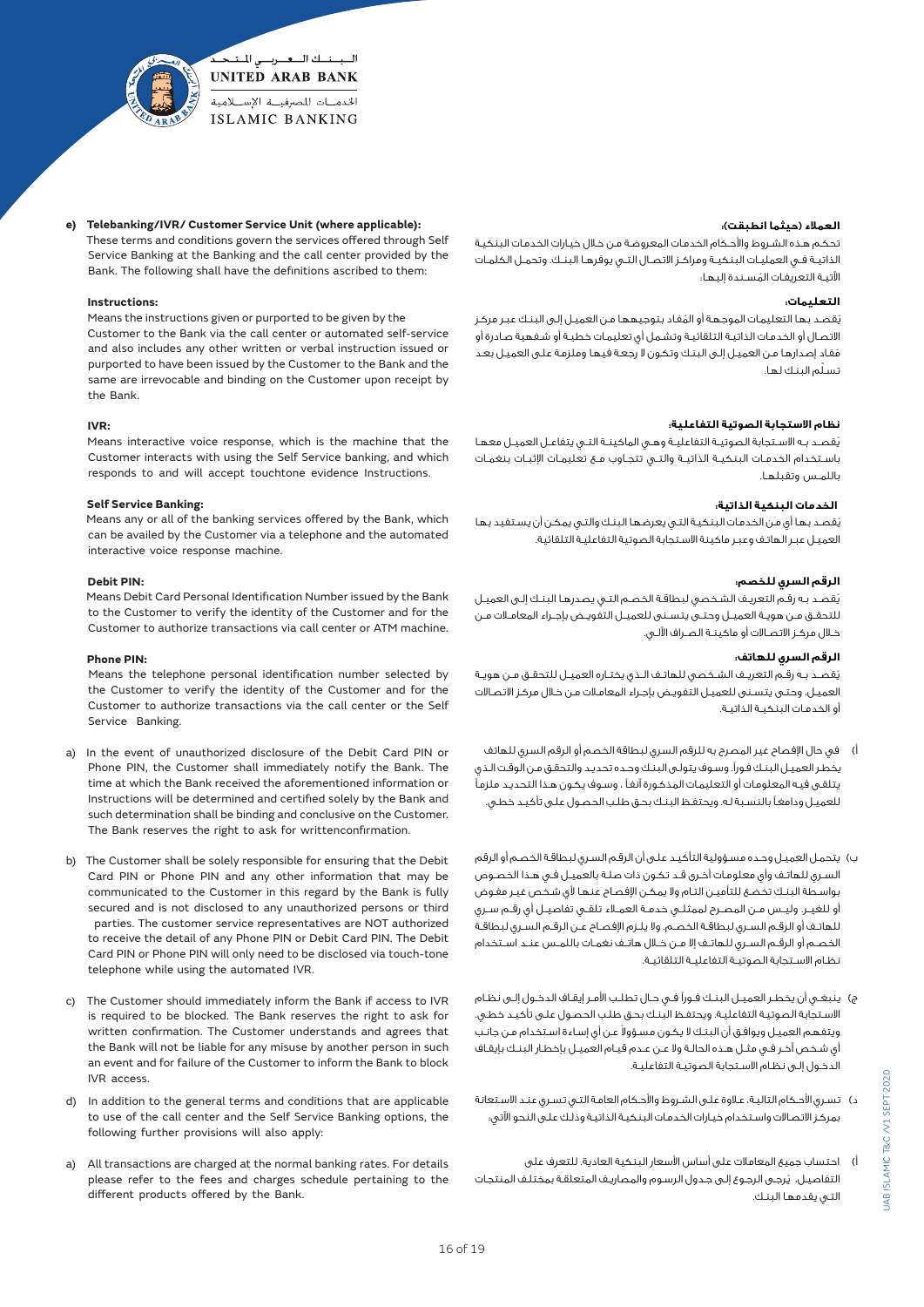

#### **f) Applicable laws and jurisdiction:**

 These terms and conditions shall be governed by the laws applicable in the UAE and the parties hereby irrevocably submit to the jurisdiction of the courts of the UAE.

# **g) Acceptance of the terms and conditions**

 I/We acknowledge that I/we have read, understood and agreed on these terms and conditions, and that they will apply to all accounts currently opened or will be opened in the future with the Bank, and I/ we have signed in agreement to the same.

#### **h) Internet Banking**

 Where the Bank at its discretion offers and the customer accepts the option of banking with the bank through the internet, the Customer acknowledges that whilst every reasonable effort will be made by the Bank to make such banking secure and accurate, electronic transmission can be intercepted, corrupted or fail to be delivered and accordingly the Bank is unable to accept responsibility for the use of internet banking services. The customer therefore accepts the sole responsibility for the risks and any consequences in terms of costs, claims and ineffectiveness thereby incurred. The Bank and the Customer acknowledge that internet banking in respect of the Account will, unless the Bank otherwise decides, require a separate agreement, as well as separate mandates and specific operational instructions for the bank banking and the internet banking. Any change in mandates or operational instructions will therefore require instructions to both the branch and the internet banking center before they can be effective. The terms of any separate agreement for internet banking services shall apply in addition to these Terms and Conditions and prevail in the event of inconsistency.

#### **i) Loss in Transit**

 The Bank shall not be liable for any loss of or damage to any cheque or any other commercial instrument or bank document while the same is in transit from the Bank to any Customer or from a Customer to the Bank.

#### **j) Communications**

- 1. Each of the Customer and the Bank will comply with certain agreed security procedures (the "protocols"), designed to verify and authenticate the communications between them such as instructions, notifications, enquires and advices (each a 'Communication").
- 2. When determining the authority or identity of the person issuing a Communication, the Bank need only comply with the Protocols. Errors or omissions made by the Customer in such Communications or the duplication of any Communication is solely the responsibility of the Customer and the Bank shall not have any liability in this regard.
- 3. The Bank may act on a Communication on the basis only of an account number provided not withstanding that the title of the account may also be provided.
- 4. The Bank may act on a Communication if it reasonably believes that it contains sufficient information and may in its discretion decide not to act on a Communication where it reasonably doubts its authenticity or compliance with the Protocols. Where the Bank decides not to act on a Communication received, it will immediately notify the Customer of such decision through such means at its disposal including telephone, SMS, email or letter.
- 5. Where the Customer seeks to withdraw or vary any communication to the Bank, the Bank will make reasonable endeavor to implement such request without any liability for omission or failure to do the same.

#### **و( القوانين المعمول بها واالختصاص:**

 تخضـع هـذه الشـروط واألحـكام للقوانيـن السـارية داخـل دولـة اإلمـارات العربيـة المتحـدة، ويخضـع األطـراف بشـكل نهائـي ال رجعـة فيـه الختصـاص محاكـم دولـة اإلمـارات العربيـة المتحـدة.

## **ز( قبول الشروط واألحكام**

 أقر/ نقر باطالعي/ اطالعنا وتفهمي/ تفهمنا وموافقتي/ موافقتنا على هذه الشــروط واألحــكام والتــي ستســري علــى جميــع الحســابات المفتوحــة حاليــً أو التــي سـيجري فتحهـا مسـتقبلاً لــدى البنــك، ووقعــتُ/ وقعنـا علــى اتفاقيــة بشـأنـها.

#### **ح( خدمة اإلنترنت البنكية**

 فــي حــال عــرض البنــك- حســب تقديــره خيــار الخدمــات البنكيــة للتعامــل مــع البنــك علــى شــبكة اإلنترنــت ووافــق عليــه العميــل، يقــر العميــل أنــه متــى قــام البنــك بــكل الجهــود المعقولــة لحفــظ ســرية هــذه الخدمــة البنكيــة ودقتهــا، فإنــه يجــوز اعتــراض النقــل اإللكترونــي أو إبطالــه أو عــدم إتمامــه، وبالتالــي يتعــذر علــى البنــك قبــول مســؤولية اســتخدام خدمــات اإلنترنــت البنكيــة. ولهــذا يوافــق العميــل علــى أن يكــون وحـده المسـؤول عـن المخاطـر وأي تبعـات تتعلـق بالتكاليـف والمطالبـات وعـدم الفاعليـة الناتجــة عــن ذلــك. ويقــر البنــك والعميــل أن خدمــة اإلنترنــت البنكيــة تلــك بخصــوص الحســاب مــا لــم يقــرر البنــك خــاف ذلــك ســتتطلب إبــرام اتفاقيــة منفصلــة، عــاوة علــى التفويضــات المنفصلــة وتعليمــات التشــغيل الخاصــة بالمعامــات البنكيــة وخدمــة اإلنترنـت البنكيـة. ولهـذا يتطلـب أي تغييـر يـرد علـى التفويضـات أو تعليمـات التشـغيل إصـدار تعليمـات لـكل مـن الفـرع ومركـز خدمـة اإلنترنـت البنكيـة قبـل تفعيلهـا. وتسـري الشــروط الخاصــة بــأي اتفاقيــة منفصلــة تتعلــق بخدمــات اإلنترنــت البنكيــة عــاوة علــى هــذه الشــروط واألحــكام وتســري فــي حالــة وجــود تعــارض.

#### **ط( الفقد أثناء النقل**

لا يكون البنـك مسـؤولا عـن أي خسـارة أو تلـف يقـع لأي شـيك أو أي صـك تجاري أو مسـتند بنكـي أثنـاء نقلـه مـن البنـك إلـى أي عميـل أو مـن أي عميـل إلـى البنـك.

## **ي( المراسالت:**

- يلتـزم كلَّ مـن العميـل والبنـك بإجـراءات تأميـن محـددة متفـق عليهـا («البروتوكـولات») مخصصــة للتحقــق مــن المراســات بينهمــا وتوثيقهــا، علــى ســبيل المثــال: التعليمــات، ُ واإلخطـارات، واالستفسـارات، واإلشـعارات )يشـار إلـى كل منهـا بـ«المراسـلة«(.
- .2 عنــد تحديــد ســلطة أو هويــة الشــخص الــذي يصــدر المراســلة، ال يحتــاج البنــك ســوى االلتــزام بالبروتوكــوالت. ويتحمــل العميــل وحــده مســؤولية األخطــاء أو حــاالت التقصيــر الـواردة مـن جانـب العميـل فـي هـذه المراسـات أو تكـرار ألي مراسـلة، وال يتحمـل البنـك أي مســؤولية فــي هــذا الخصــوص.
- .3 ال يجـوز للبنـك التعامـل مـع المراسـلة إال علـى أسـاس رقـم الحسـاب المقـدم بالرغـم مـن إمكانيـة تقديـم عنـوان الحسـاب.
- .4 يجــوز للبنــك التصــرف وفــق مراســلة إذا كان يــرى علــى النحــو المعقــول أنهــا تتضمــن معلومـات كافيـة ويجـوز حسـب تقديـره أن يقـرر عـدم التعامـل مـع المراسـلة متـى انتابـه شــك فــي مصداقيتهــا أو امتثالهــا للبروتوكــوالت. ومتــى قــرر البنــك عــدم التعامــل مــع المراسـلة المتسـلمة سـيخطر العميـل بهـذا القـرار فـورًا مـن خـال الوسـائل المتاحـة لـه ومنهــا الهاتــف، أو خدمــة الرســائل القصيــرة أو البريــد اإللكترونــي أو الخطابــات.
- .5 فـي حـال طلـب العميـل سـحب أو تغييـر أي مراسـلة مـع البنـك يبـذل البنـك مـن جانبـه المسـاعي المعقولـة لتنفيـذ هـذا الطلـب دون أن يتحمـل أي مسـؤولية عـن التقصيـر أو عـدم القيـام بهـذا األمـر.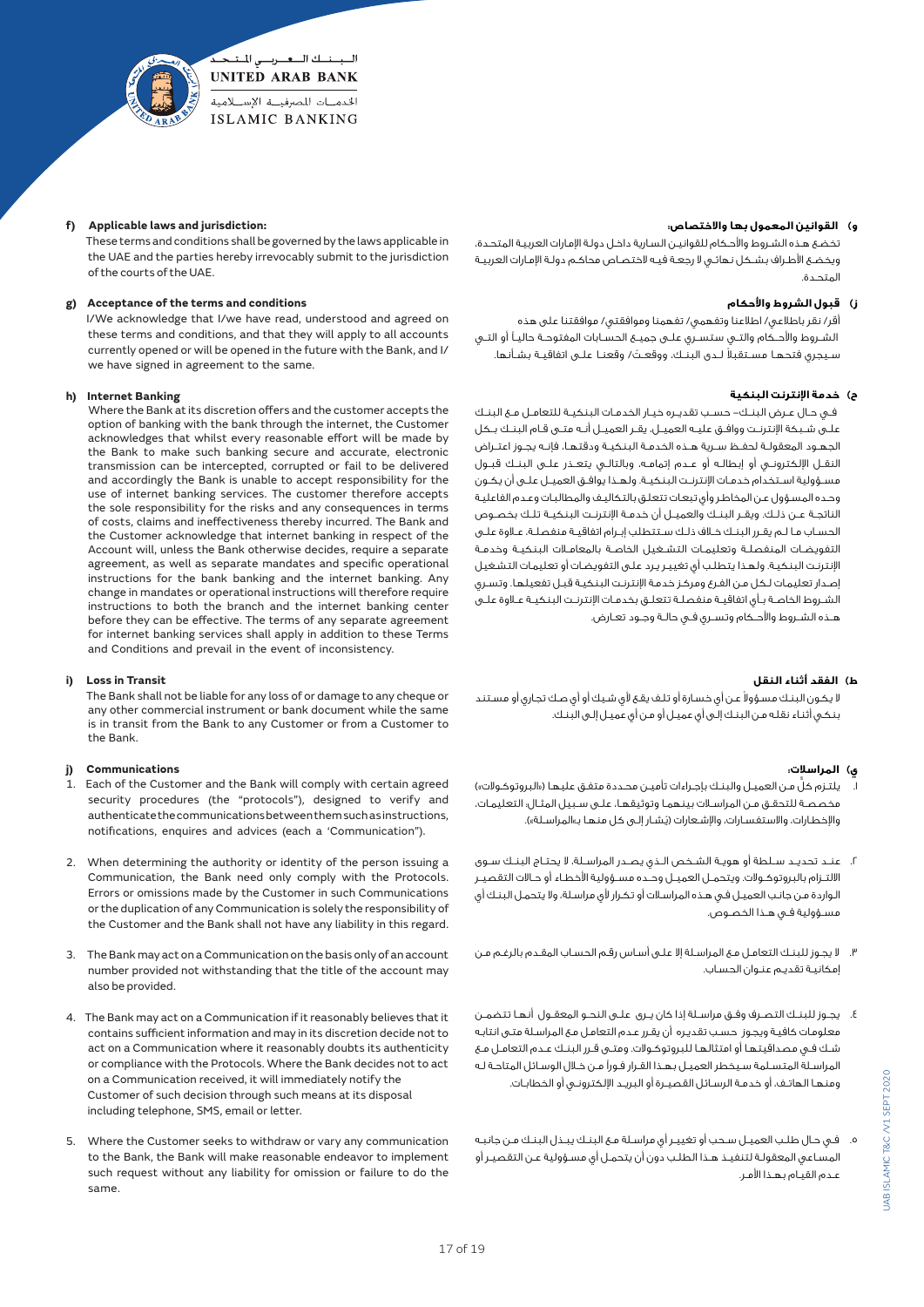

The Bank may in its sole and unfettered discretion offer or make available to the Customer banking services by telefax, email, internet communications, telephone or mobile telephony including SMS and in such case the Customer may be required to enter into a separate agreement with the Bank prior to utilizing such services.

 The provisions of the separate agreement shall supplement and in the case of inconsistency prevail over these Terms and Conditions. The Customer accepts that such communications carry a risk and that such risk or any losses occurring are solely the responsibility of the Customer.

 Where the Bank acts on any Customer Communication sent by telephone, SMS, telex, electronic mail (including email) or by hand, then subject to the Bank's compliance with the Protocols, the Customer will indemnify the Bank against all loss or damage incurred by the Bank in acting on such communication.

7. Any notice, instructions or other communication given by the Customer to the Bank shall be given or confirmed in writing and deemed to be validly given or served when acknowledged by an appropriate officer of the Bank. The Customer shall provide originals of all applications and other documents that are, in the sole opinion of the Bank, required or necessary to be provided for any transactions that are initiated by such Communications. Where the Bank at its sole discretion and at the request of the Customer, acts on instructions by telephone, or electronic mail, such instructions shall be immediately confirmed in writing, duly signed by the Customer stating: CONFIRMATION OF INSTRUCTIONS - DUPLICATION TO BE AVOIDED". The Customer shall remain liable in respect of such instructions or other communications not withstanding that the Bank does not

receive the written confirmation.

- 8. Where the Bank's forms or Bank stationery are prescribed for particular instructions, communications or procedures the Customer is requested to abide by such set forms or stationery. If the Bank receives instructions or communication from the Customer in forms or stationery other than that prescribed the Bank may accept the same at its sole discretion and once accepted shall be deemed to have been received in the Bank's forms or stationery as appropriate, subject to these Terms and Conditions and any other applicable provisions and procedures of the Bank had the prescribed forms been used. In honoring or acting on such instructions or communications the Bank shall not be in any manner liable or accept responsibility for the same.
- k) Credit Bureau In order to comply with the applicable laws an regulations and for the purposes of (i) getting my / our personal information, (ii) Managing my / our account(s) and the transactions entered into by me / us and (iii) executing any product or service subscribed by me / us including but not limited to finances and credit cards, I / We hereby irrevocably and unconditionally agree, consent and authorize the Bank, its subsidiaries, agents and bank's third party service providers, and any others as the Bank may deem appropriate and at its sole and absolute discretion, to:
- a) Collect, seek, obtain, confirm and keep updated all information relating to me / us including but not limited to my / our personal details, details of my / our accounts, statements, finances, current and previous credit card, banking transactions, repayment history and any default (the "Information").
- b) Disclose and exchange the Information with any government authority and / or quasi government authority and / or private entities, including but not limited to Al Etihad Credit Bureau, or any other third party. I / We undertake to regularly provide the Bank with the requested Information and keep this Information updated as long as I / we shall remain Customer(s) of the Bank.

6 ُ . يجــوز للبنــك حســب تقديــره غيــر المقيــد وحــده أن يعــرض أو يقــدم للعميــل خدمــات اإلنترنــت البنكيــة عبــر الفاكــس أو البريــد اإللكترونــي أو مراســات اإلنترنــت أو الهاتــف أو الهاتـف المتحـرك بمـا فـي ذلـك خدمـة الرسـائل القصيـرة، وفـي هـذه الحالـة، يلـزم أن يبـرم العميـل اتفاقيـة منفصلـة مـع البنـك قبـل االنتفـاع بهـذه الخدمـات. وتكـون أحـكام االتفاقيـة المنفصلـة مكملـة وتسـري فـي حـال وجـود تعـارض علـى هـذه الشـروط واألحـكام. ويوافـق العميـل علـى أن هـذه المراسـات تنطـوي علـى مخاطـر وأن هـذه المخاطـر وأي خسـائر تخضـع لمسـؤولية العميـل وحـده. وفـي حـال تعامـل البنـك مـع أي مراسـلة تخـص العميـل عبـر الهاتـف أو خدمـات الرسـائل القصيـرة أو التلكـس أو البريـد اإللكترونـي أو تسـليمها باليـد يقـوم العميـل بتعويـض البنـك حسـب قواعـد االمتثـال للبروتوكـوالت- عـن جميـع الخسـائر أو األضـرار التـي تعـرض

ً لهـا البنـك بفعـل تصرفـه بنـاء علـى هـذه المراسـلة.

.7 يجـب إرسـال أي إخطـار أو تعليمـات أو مراسـات أخـرى مـن جانـب العميـل إلـى البنـك خطيـً أو مؤكـدًا ويكـون إرسـالها صحيحـً عنـد إعطائهـا أو إرسـالها عنـد اإلقـرار بذلـك مـن جانـب عوظـف البنــك المختــص. ويقــدم البنــك أصــولا لجميــع الـطلبــات والمســتنـدات الأخــرى التـي يـرى البنـك وحـده أنـه مـن الـازم أو مـن الضـروري تقديمهـا بخصـوص أي معامـات يتـم البـدء فـي اتخاذهـا بفعـل تلـك المراسـات. وفـي حـال طلـب البنـك حسـب تقديـره ً وحـده وبنـاء علـى طلـب العميـل التصـرف بنـاء علـى التعليمـات عبـر الهاتـف أو البريـد اإللكترونـي فإنـه يتـم علـى الفـور تأكيـد تلـك التعليمـات خطيـً مـع التوقيـع عليهـا حسـب الأصـول مـن جانـب العميـل مُبينـاً فيهـا:

ً تأكيـد التعليمـات- ينبغـي تجنـب المطابقـة«. يظـل العميـل متحمـا المسـؤولية الخالصـة ّ بهــذه التعليمــات أو المراســات األخــرى بصــرف النظــر عــن عــدم تســلم البنــك لتأكيــد خطـي.

- .8 عندمـا تتحـدد اسـتمارات البنـك أو قرطاسـيته لتعليمـات أو مراسـات أو إجـراءات محـددة، ُي ّ طلـب مـن العميـل االمتثـال لتلـك االسـتمارات أو القرطاسـية المحـددة. وإذا تلقـى البنـك تعليمـات أو مراسـلة مـن العميـل فـي اسـتمارات أو أدوات مكتبيـة بخـاف المحـددة، يجـوز للبنــك قبولهـا وفقـاً لتقديـره المفــرد وبمجـرد قبولـه لهـا، تُعـد بأنهـا مُتسـلّمة فــي اســتمارات البنــك أو قرطاســيته كمــا يكــون ذلــك مالئمــً وفقــً لهــذه الشــروط واألحــكام وأي نصــوص وإجــراءات أخــرى معمــول بهــا خاصــة بالبنــك وتســتخدمها االســتمارات المحـددة. وال تجعـل مراعـاة اإلرشـادات أو المراسـات أو التصـرف طبقـً لهـا البنـك مسـؤوال بــأي شــكل أو يجعلــه يقبــل مســؤوليتها.
- ك. مكتـب االئتمـان مـن أجـل االمتثـال للقوانيـن واللوائـح المعمـول بهـا وبغـرض )1( الحصـول علــى معلوماتــي/ معلوماتنــا الشـخـصية، (٢) إدارة حســابي/ حســابنا أو حســاباتي / حسـاباتنا والمعامـاات المُبرمـة مـن خاللـي/ خاللنـا، (٣) تنفيـذ أي منتـج أو خدمة اشـتركت/ اشــتركنا فيهـا بمـا فــى ذلــك دون حصــر التمويــلات وبطاقــات الائتمــان، أوافـق وأقبــل / نوافـق ونقبـل دون رجعـة ودون شـروط علـى أن يقـوم البنـك وشـركاته الفرعيـة ووكالئـه ومـزودو الخدمـات للبنـك مـن الغيـر وأي كيانـات أخـرى حسـبما يـرى البنـك ذلـك مناسـبًا ر<br>ووفقـاً لتقديـره المطلـق وحـده بالتصرفـات الآتيـة وأفـوض/ نفـوض البنـك بـهـا كمـا يلـي:
- أ. جمـع كل المعلومـات المتعلقـة بـي/ بنـا لتشـمل دون حصـر بياناتـي/ بياناتنـا الشـخصية وتفاصيــل الحســابات والكشــوف والتمويــات وبطاقــة االئتمــان القائمــة والســابقة والمعامـات البنكيـة وتاريـخ السـداد وأي تقصيـر خـاص بـي/ بنـا )»المعلومـات«( وطلبهـا والحصــول عليهــا وتأكيدهــا وتحديثهــا.
- ب. الكشـف عـن المعلومـات وتبادلهـا مـع أي جهـة حكوميـة و/ أو جهـة شـبه حكوميـة و/ أو كيانـات خاصـة بمـا فـي ذلـك دون حصـر االتحـاد للمعلومـات االئتمانيـة أو أي طـرف آخـر مـن الغيـر. وأتعهـد/ نتعهـد بتقديـم المعلومـات المطلوبـة للبنـك بشـكل منتظـم وتحديـث هـذه المعلومات طالما بقيـت عميـلا / بقينـا عمـلاءَ لـدى البنـك.